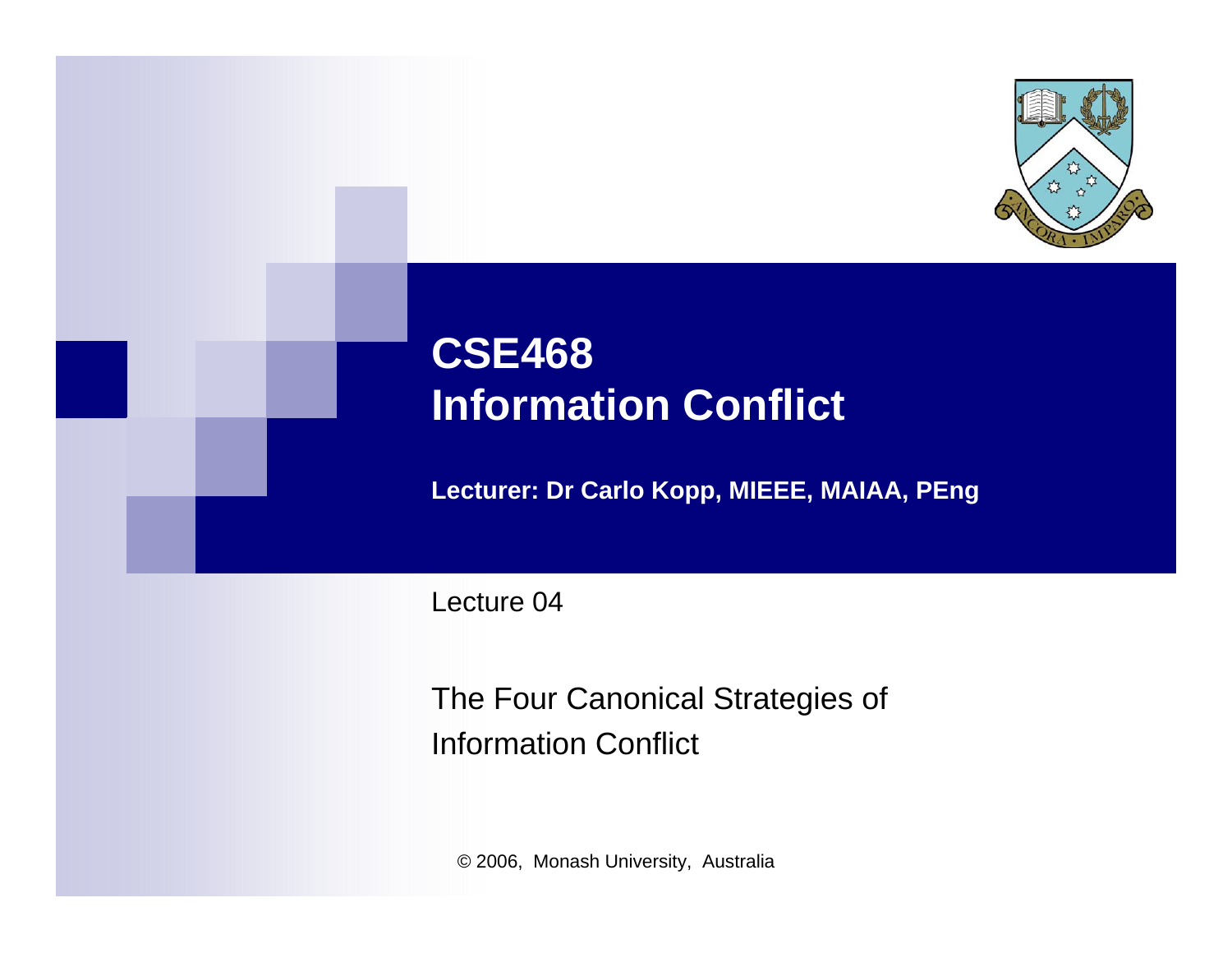

#### **Reference Sources and Bibliography**

- $\mathbb{R}^3$  There are only two primary sources dealing with the four canonical strategies:
- 1. Borden, Andrew; [What Is Information Warfare?](http://www.airpower.maxwell.af.mil/airchronicles/cc/borden.html) *Air & [Space Power Chronicles,](http://www.airpower.maxwell.af.mil/airchronicles/cc/borden.html)* November 1999.
- 2. [Kopp, Carlo; A Fundamental Paradigm of Infowar,](http://www.ausairpower.net/OSR-0200.html)  *Systems*, [February, 2000.](http://www.ausairpower.net/OSR-0200.html)
- $\mathbb{R}^3$  [Supporting definitions can be found in:](http://www.csse.monash.edu.au/courseware/cse468/cornerstones-iw.html) United States [Dept of the Air Force;](http://www.csse.monash.edu.au/courseware/cse468/cornerstones-iw.html) Cornerstones of [Information Warfare;](http://www.csse.monash.edu.au/courseware/cse468/cornerstones-iw.html) Washington, 1995. 13 p. also at <http://www.c4i.org/cornerstones.html>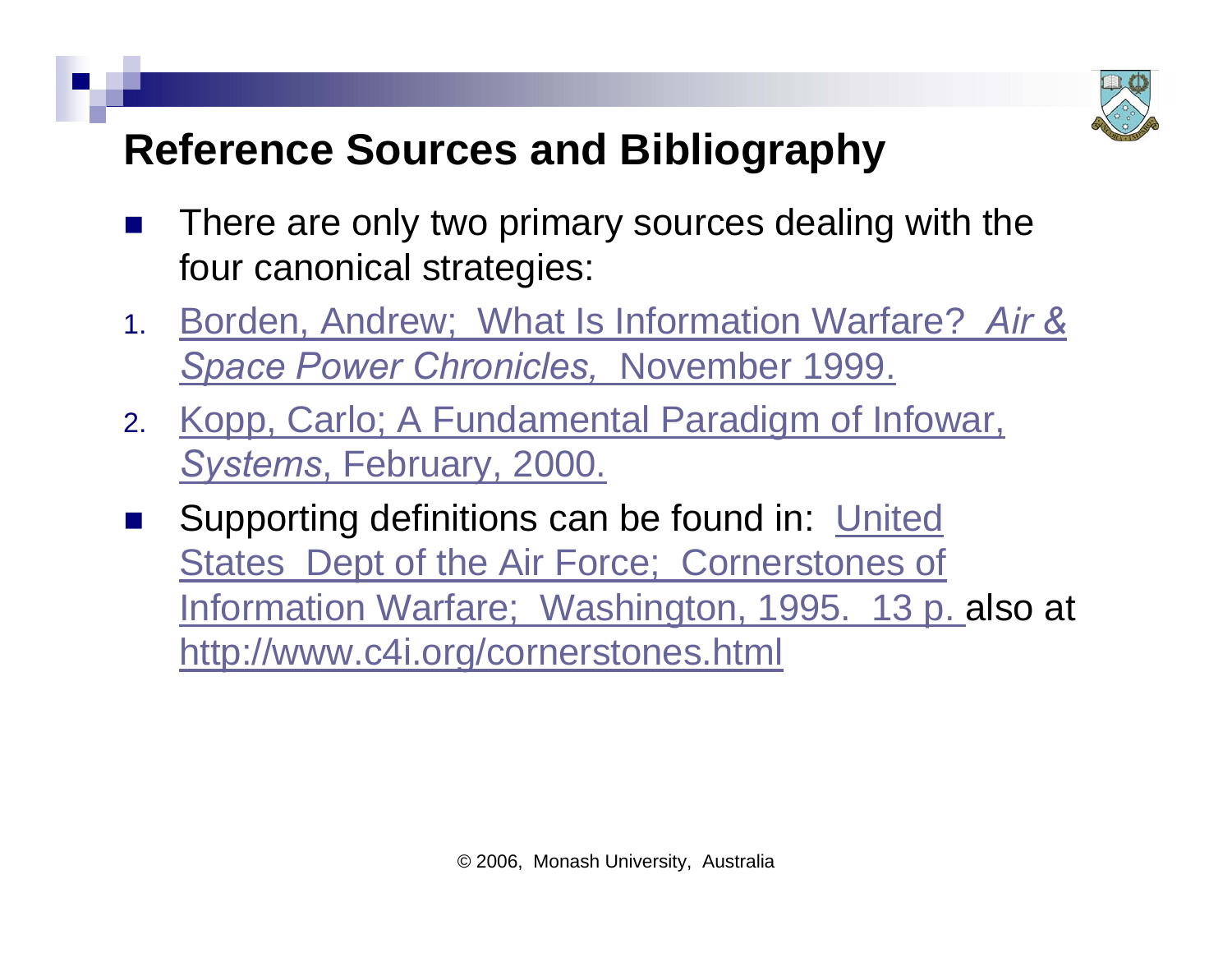

#### **Background to the Four Canonical Strategies**

- The four canonical strategies were identified almost concurrently by Col. Andrew Borden, PhD, USAF, and Carlo Kopp, at Monash University CSSE, in 1999.
- Dr Borden published two months before Kopp in Air *Chronicles*, a United States Air Force professional journal. Kopp published in the Australian industry journal *Systems*, formerly *Australian Unix User's Review*.
- Borden's model does not include the 'subversion' strategy as a defined model, and follows the US DoD convention of transparently including it in the 'denial' strategy.
- The subversion strategy was first published by Kopp, and credit for its identification must go to the late Prof C.S. Wallace, foundation Chair of Computer Science at Monash University.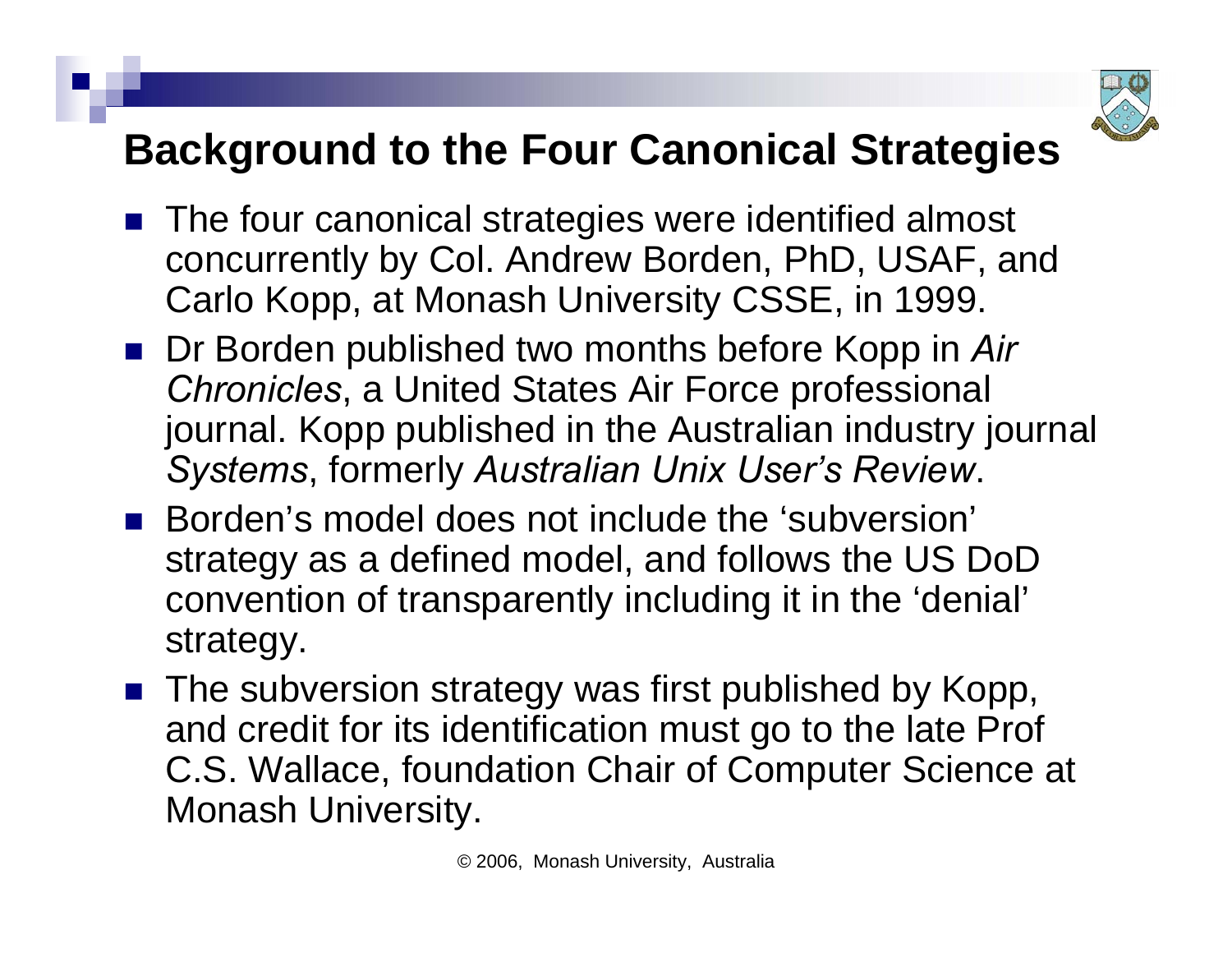

## **Why a Fundamental Theory/Paradigm?**

- **Prior to the definition of the Borden-Kopp model for** Information Warfare, there was no established mathematical basis to underpin the theory.
- As a result considerable disagreement emerged in the literature and professional debate as to even the basic validity of the idea of information use in survival conflicts.
- With the definition of a mathematically supportable and robust theoretical basis, this area of study can now be explored scientifically and in a systematic fashion.
- Subsequent research has described the relationship between games and information, and the properties of compound strategies.
- Later research by Kopp and Mills also established the role of information conflicts in biological evolution.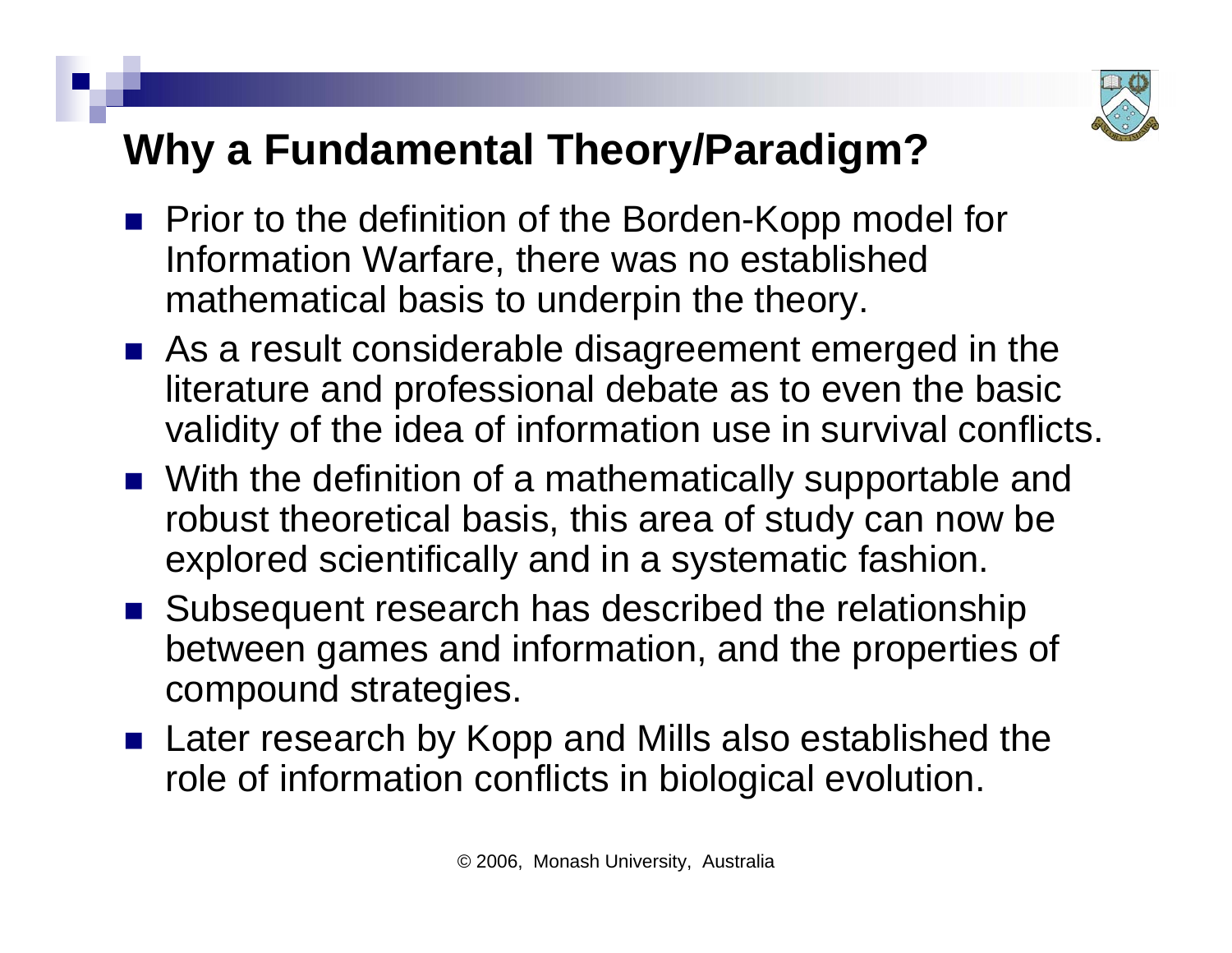

# **The Starting Point - Shannon's Capacity Model**

■ To establish a fundamental theoretical model the starting point must be fundamental information theory, which is centred in Shannon's channel capacity theorem:

$$
C = W \log_2(1 + \frac{P}{N})
$$
 Theorem 17

- $\blacksquare$  If an attacker intends to manipulate the flow of information to an advantage, the game will revolve around controlling the capacity of the channel, *C*.
- To achieve this, the attacker must manipulate the remaining variables in the equation, bandwidth, *W,* and signal power vs noise power, *P/N.*
- *Three of the four canonical strategies involve direct manipulation of bandwidth, signal power and noise.*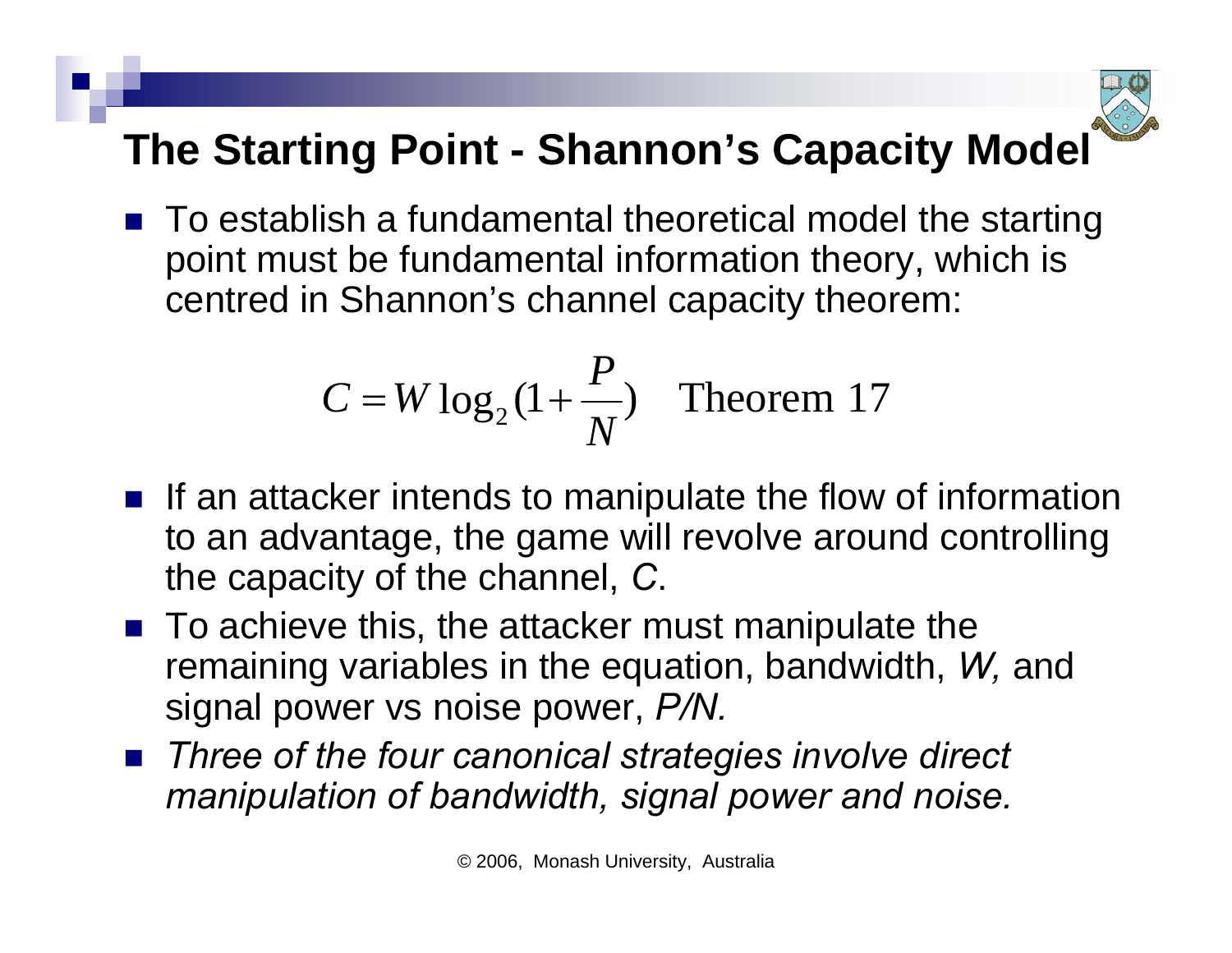

#### **Shannon's Model**



© 2006, Monash University, Australia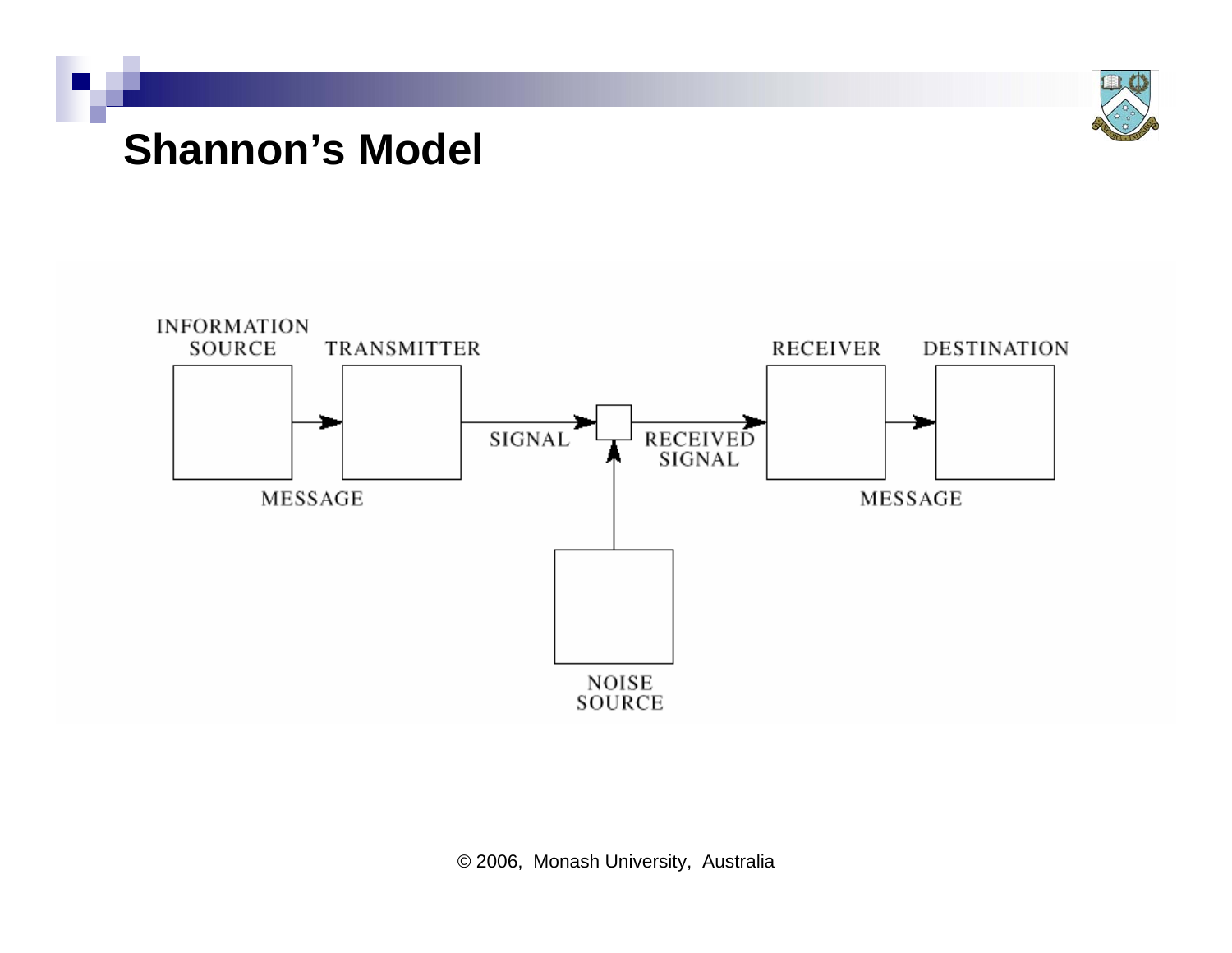

## **The Degradation Strategy [Denial]**

- The degradation strategy involves manipulation of the P/N term in Shannon's equation.
- **The flow of information between the source and** destination is impaired or even stopped by burying the signal in noise and driving *C→0.*
- There are two forms of this strategy, the first being the 'camouflage/stealth' or 'passive' form, the second being the 'jamming' or 'active' form.
- The first form involves forcing *P→0* to force *C→0.* In effect the signal is made so faint it cannot be distinguished from the noise floor of the receiver.
- The second form involves the injection of an interfering signal into the channel, to make N>>P and thus force *C→0.* In effect the interfering signal drowns out the real signal flowing across the channel*.*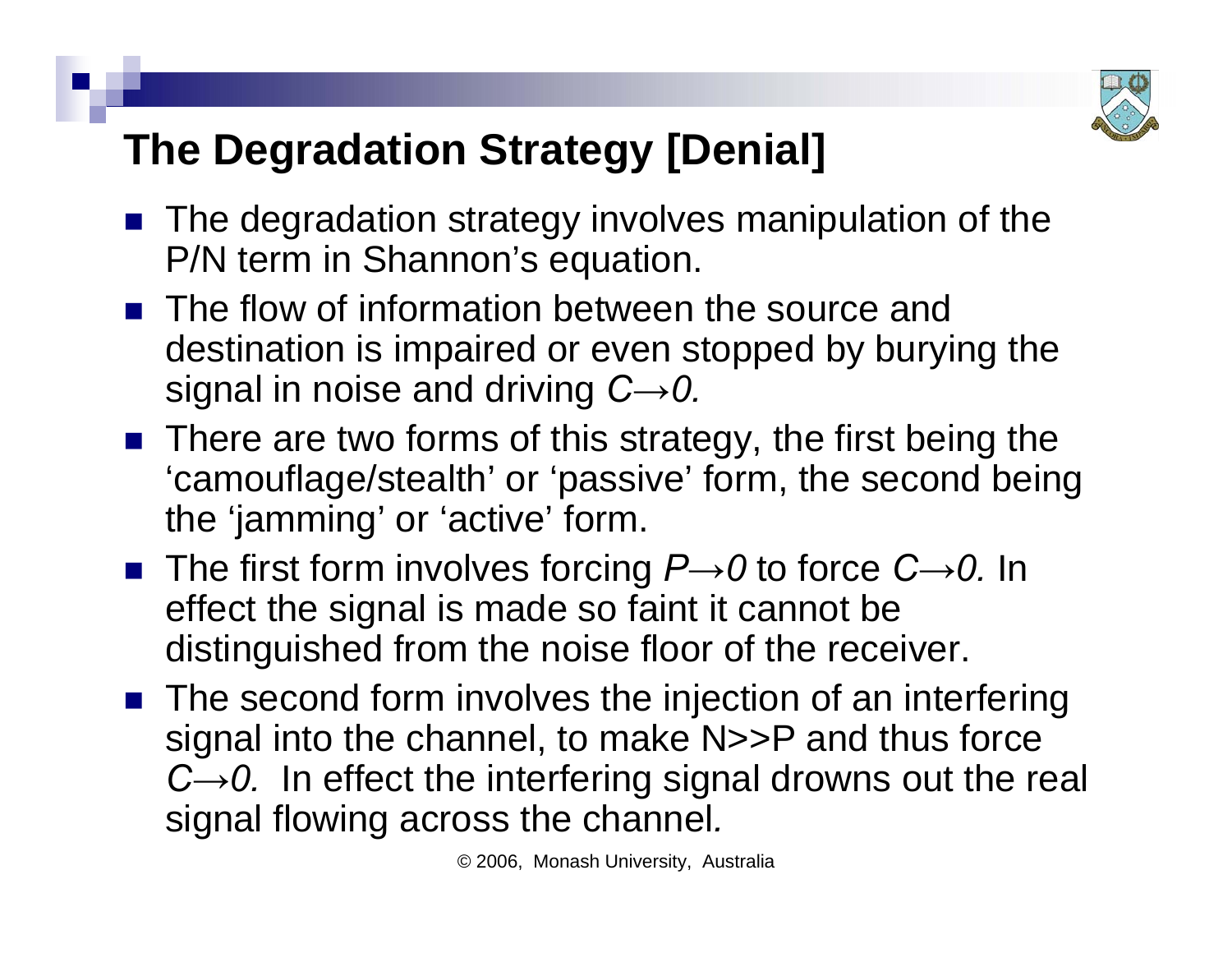

#### **Degradation Strategy – Active Form**

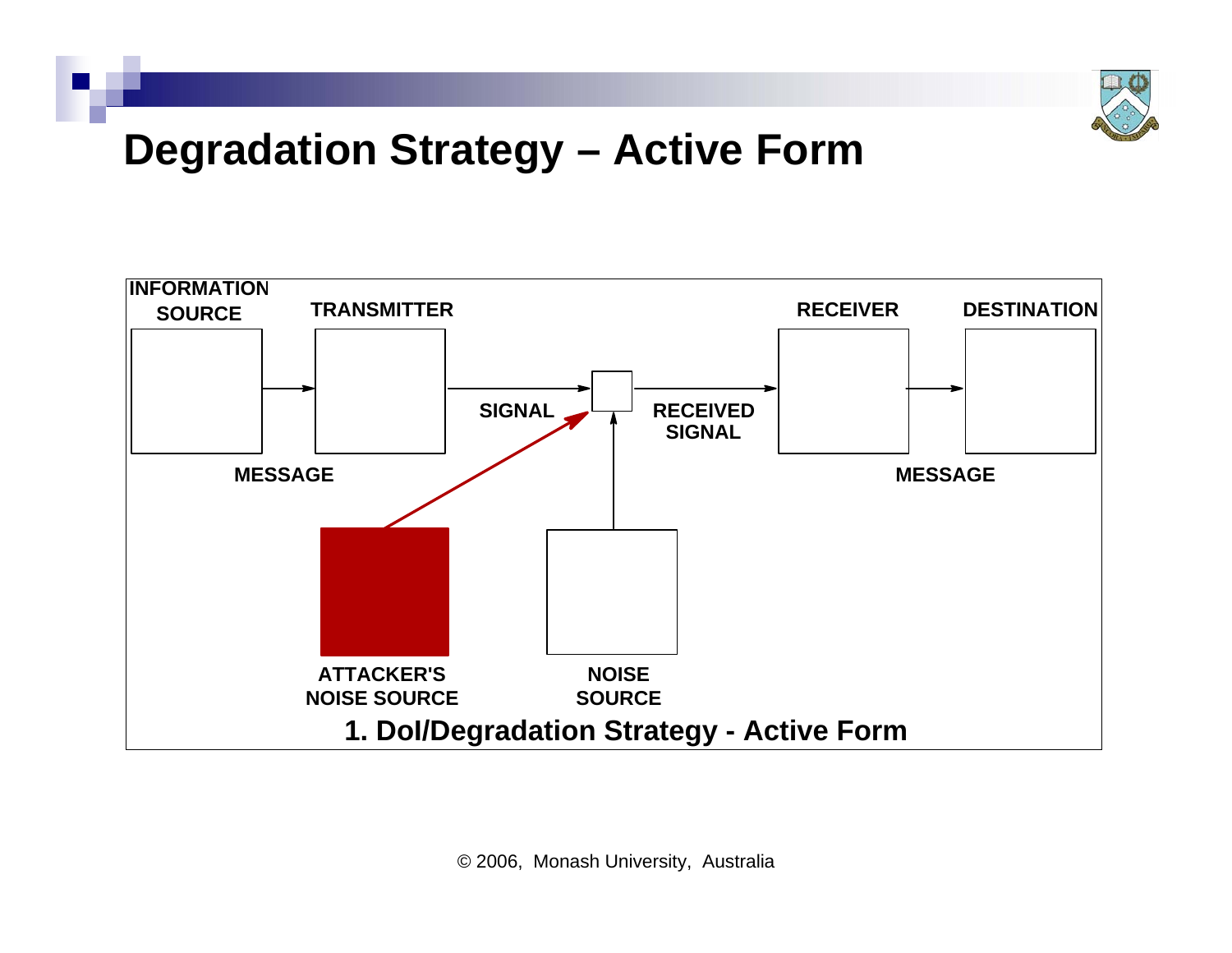

#### **Degradation Strategy –Passive Form**



© 2006, Monash University, Australia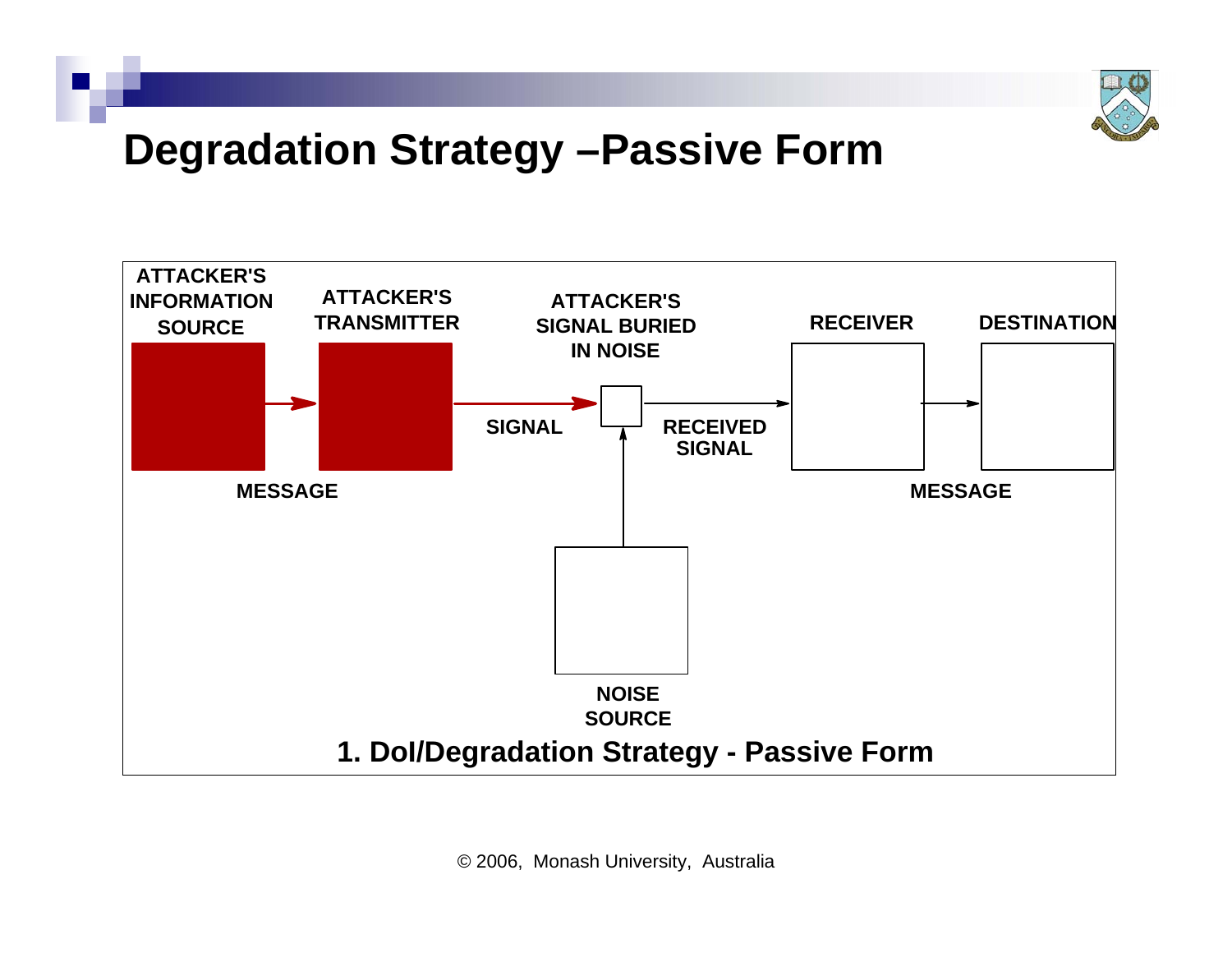

#### **Passive vs Active Forms of Degradation**

- $\mathbb{R}^3$  There is an important distinction between the active and passive forms of the degradation strategy.
- In the *passive form* of this attack, the victim will most likely be unaware of the attack, since the signal is submerged in noise and cannot be detected. This form is therefore 'covert' in the sense that no information is conveyed to the victim.
- In the *active form* of this attack, the signal which jams or interferes with the messages carried by the channel will be detected by the victim. Therefore this form is 'overt' in the sense that information is conveyed to the victim, telling the victim that an attack on the channel is taking place.
- Both forms are widely used in biological survival contests and in social conflicts.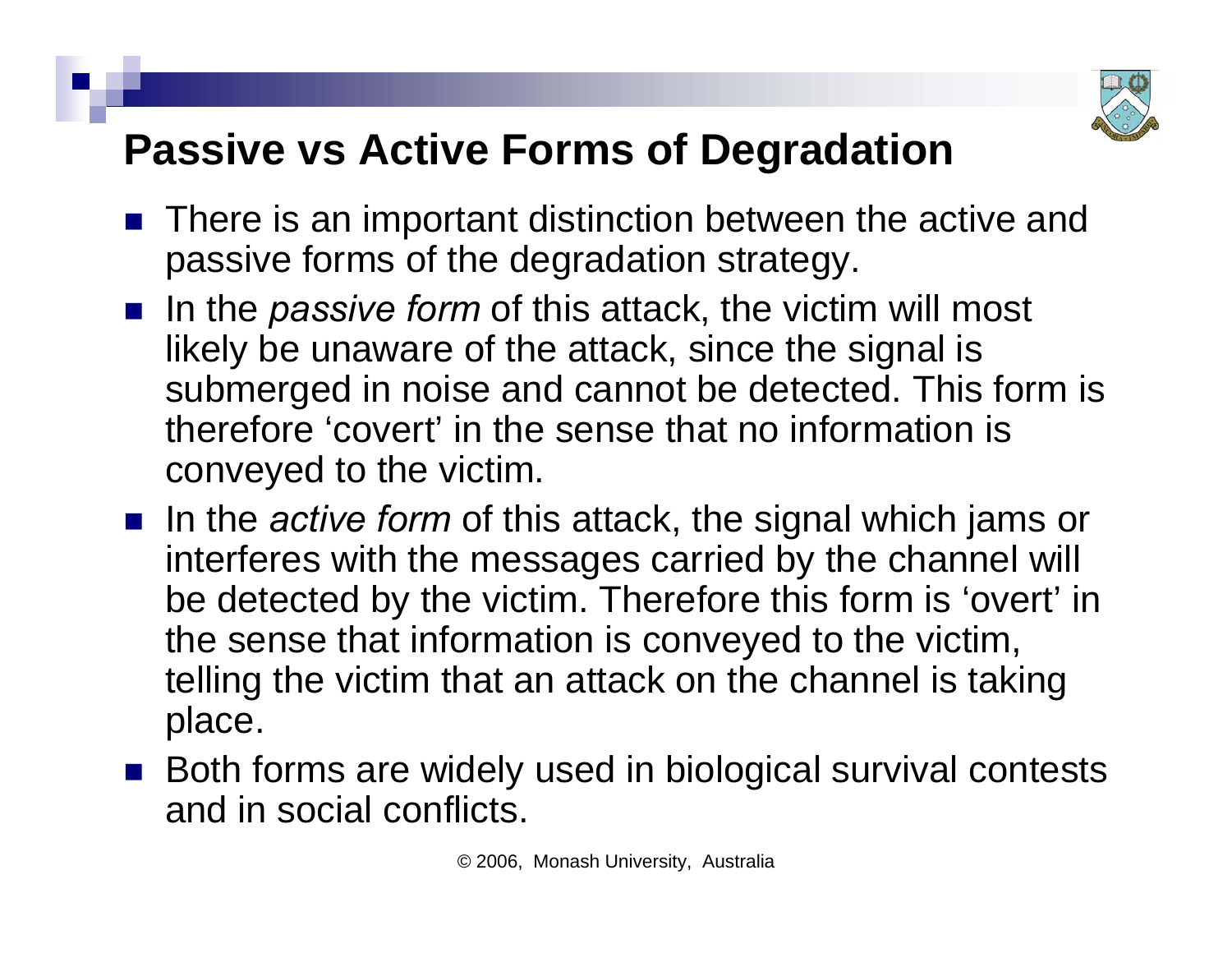

#### **Example - Degradation**

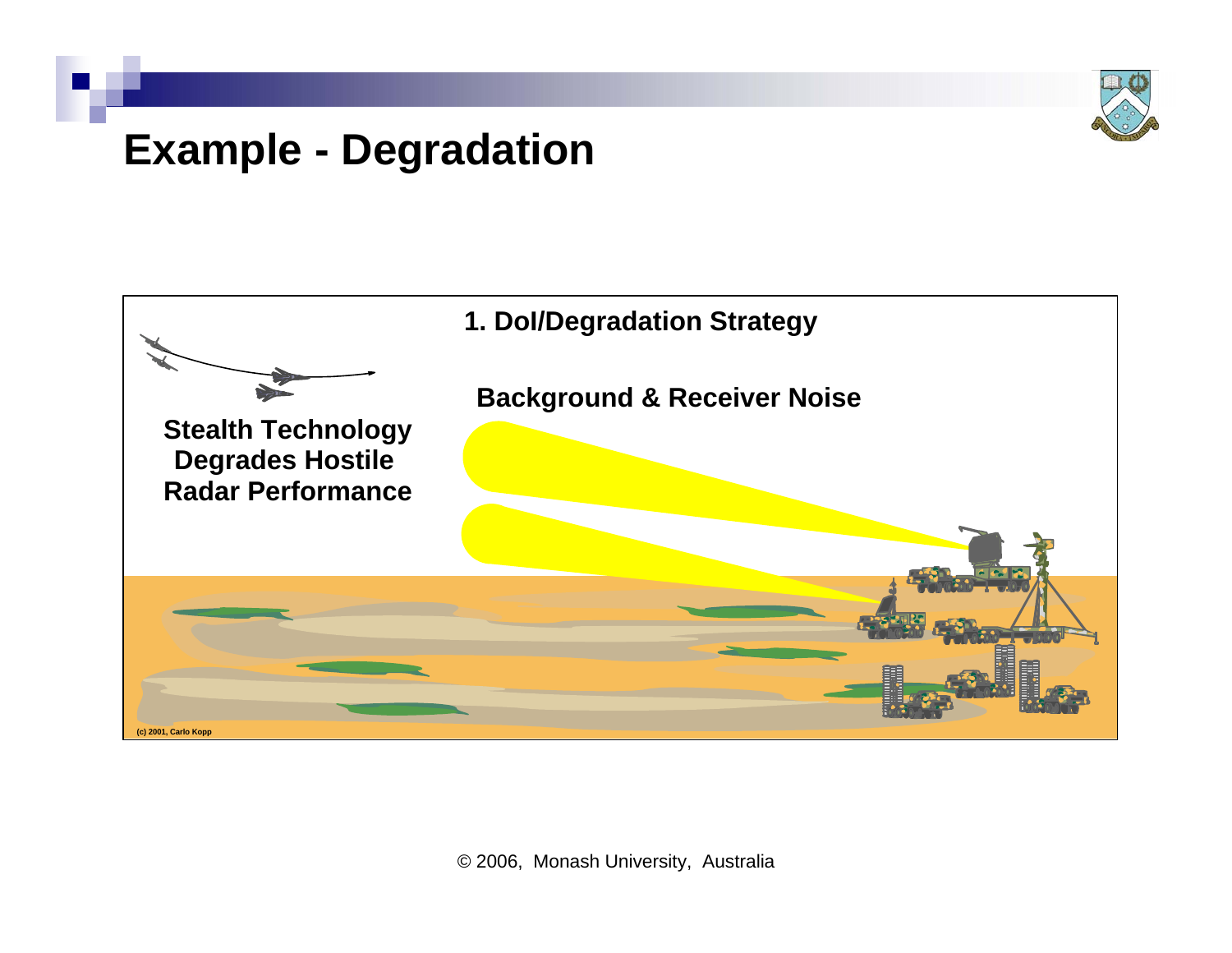

#### **Examples - Degradation**

- $\mathbb{R}^3$  Passive form – biological or military camouflage patterns.
- Passive form military stealth to hide from radar.
- Passive form encryption and concealment to prevent unwanted parties from reading or finding what they ought not to.
- Active form barrage jamming of wireless radio broadcasts or communications links.
- Active form the use of smoke screens to hide troops from enemy gunfire.
- Active form biological examples such as squid squirting ink at predators to hide themselves.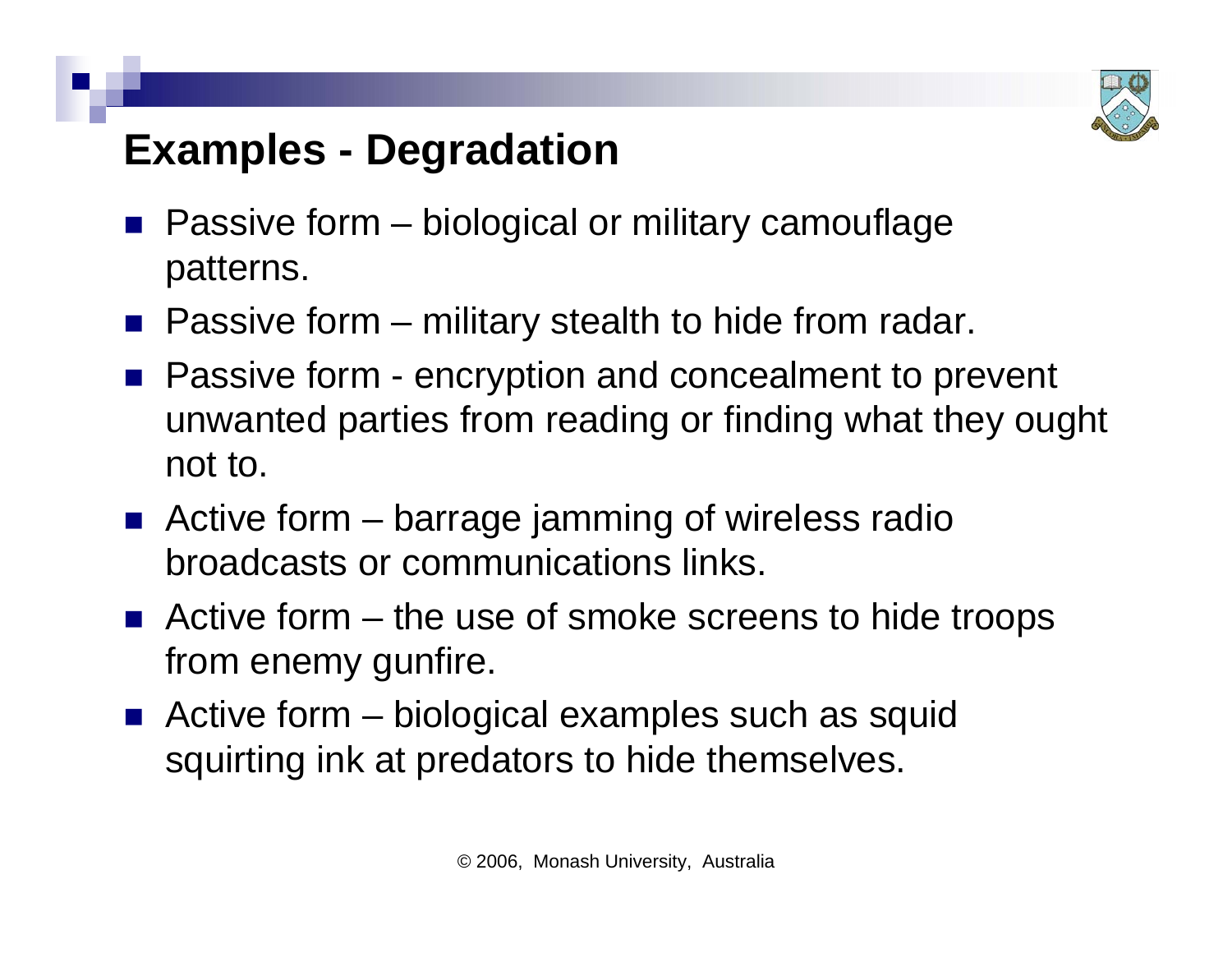

# **The Corruption Strategy [Mimicry]**

- The corruption strategy involves the substitution of a valid message in the channel with a deceptive message, created to mimic the appearance of a real message.
- In terms of the Shannon equation,  $P_{actual}$  is replaced with *Pmimic*, while the *W* and *N* terms remain unimpaired.
- The victim receiver cannot then distinguish the deception from a real message, and accepts corrupted information as the intended information.
- Success requires that the deceptive message emulates the real message well enough to deceive the victim.
- Corruption is inherently 'covert' since it fails in the event of detection by the victim receiver.
- © 2006, Monash University, Australia ■ Corruption is used almost as frequently as degradation in both biological and social conflicts.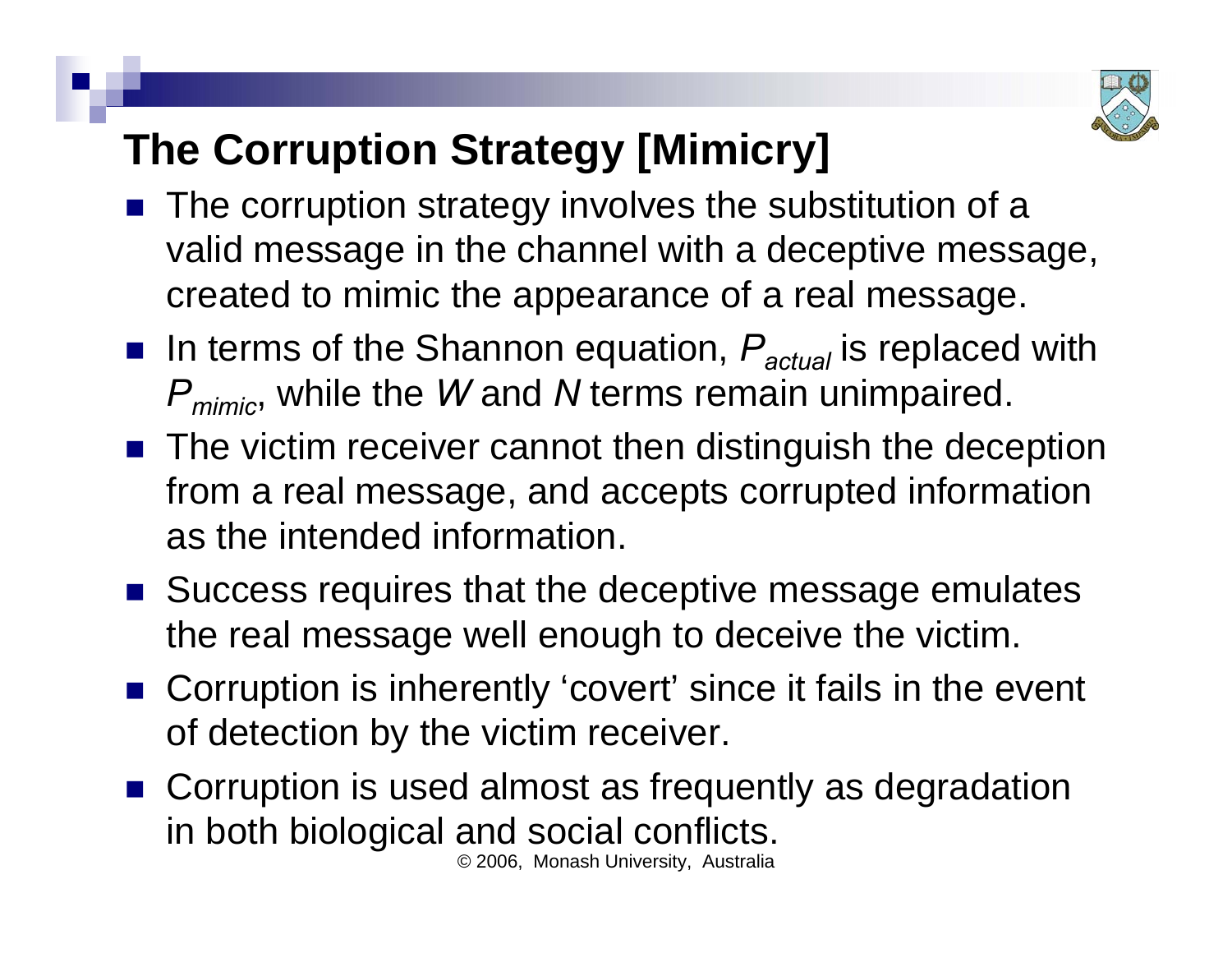

#### **Corruption Strategy**

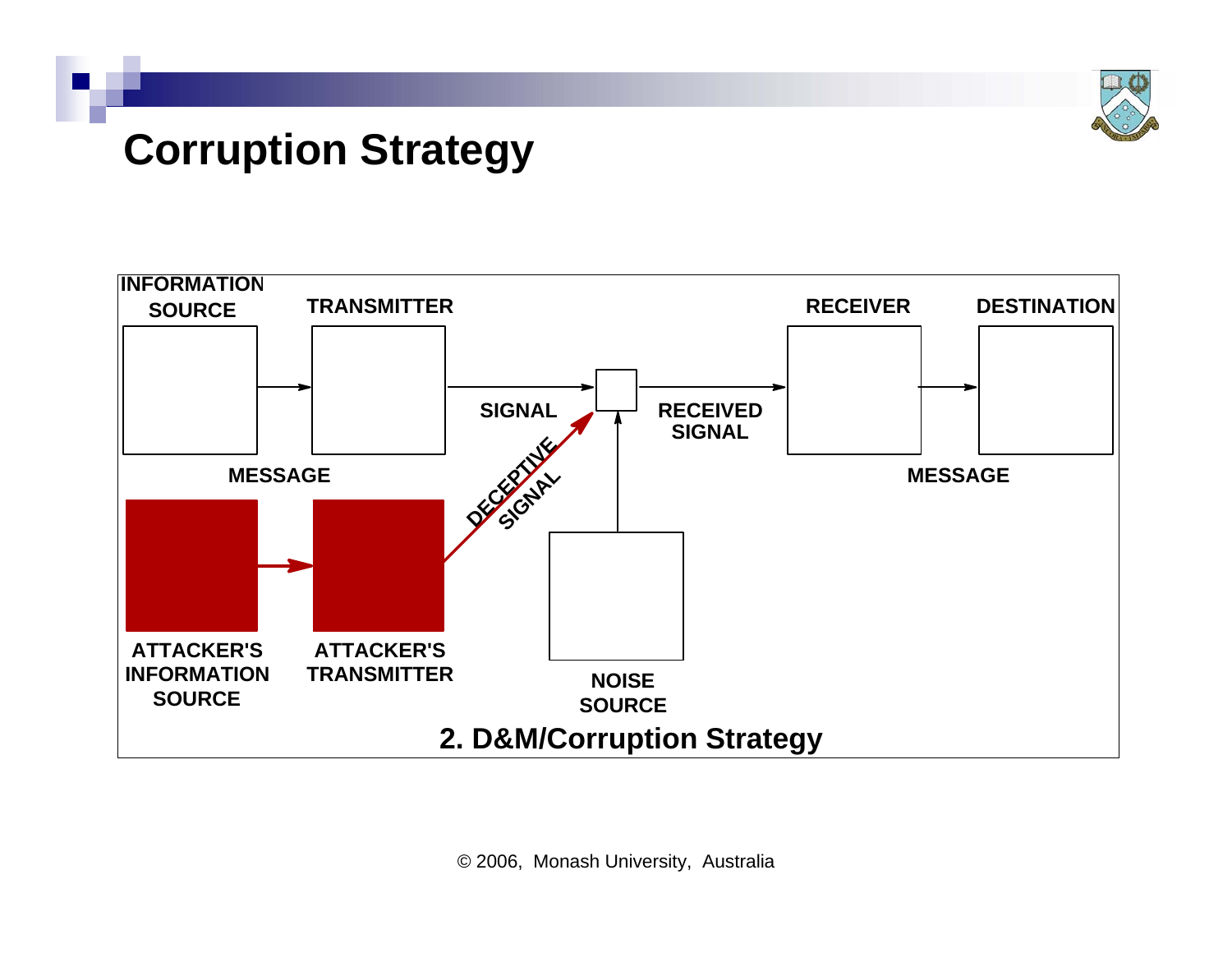

#### **Example - Corruption**

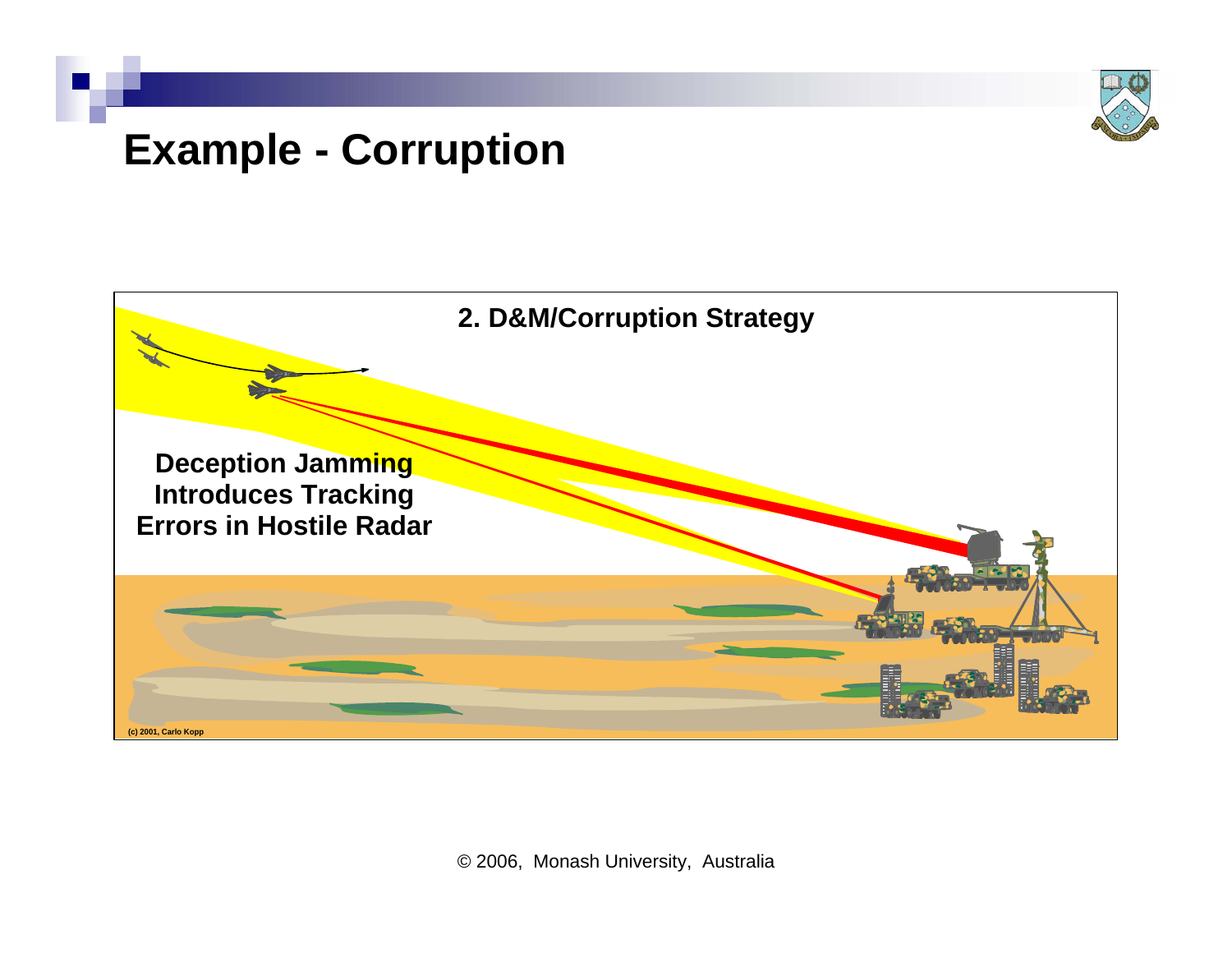

#### **Examples - Corruption**

- $\mathbb{R}^3$  Biological examples of organisms which mimic the appearance of harmful, predatory or toxic species to deceive predators.
- **Biological predators which mimic the appearance of prey** organisms to attract lesser predators and eat them.
- **Deception jamming techniques used against radars,** producing errors in angle/range measurements, or producing false (non-existent) targets.
- The use of deceptive propaganda radio broadcasts, or deceptive radio transmissions emulating real messages.
- Deceptive advertising in the commercial and political domains.
- Identity theft, phishing, phracking, hacker use of stolen usercodes, spammer email address substitution.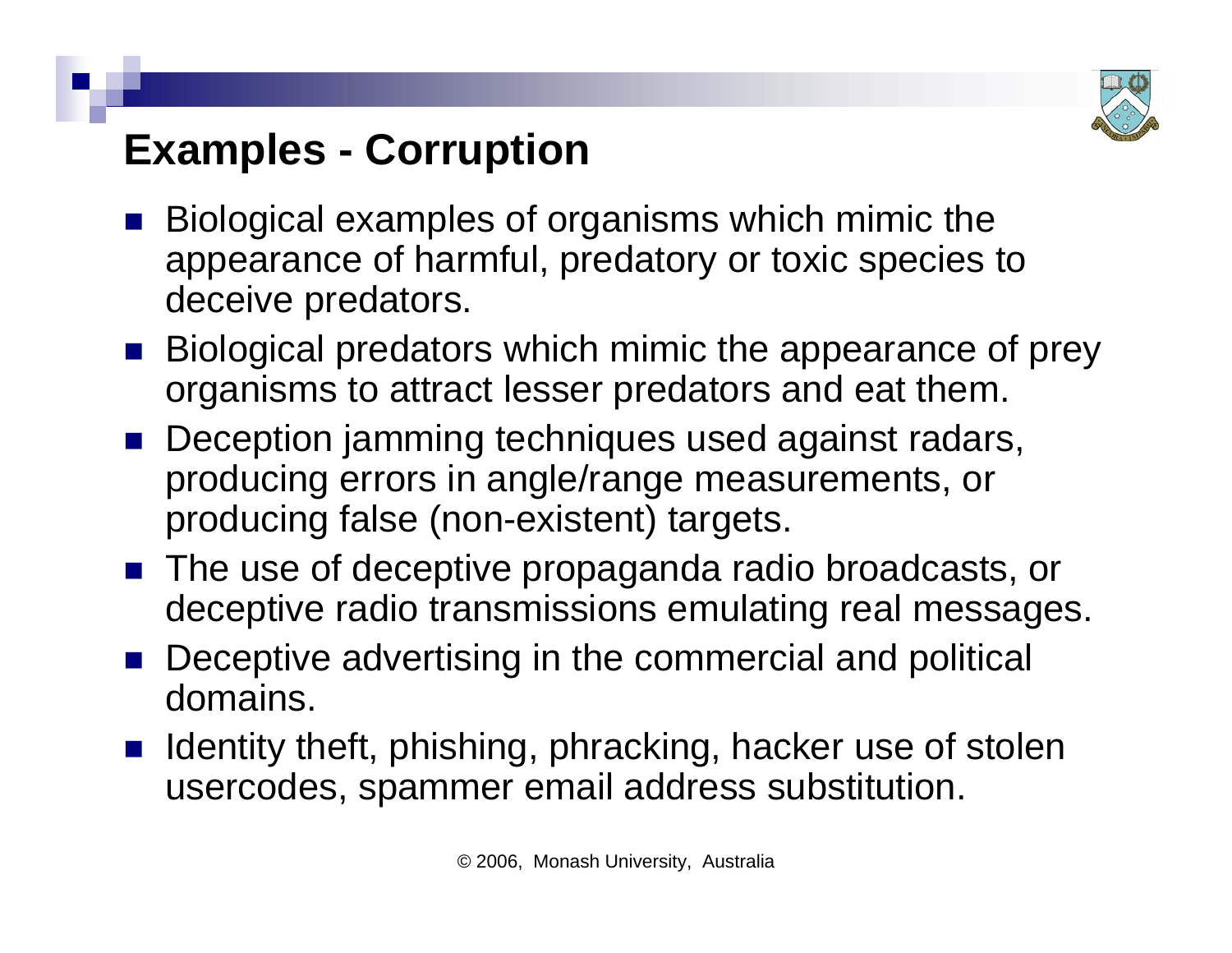

## **Denial Strategy [via Destruction]**

- $\mathbb{R}^3$  The degradation and corruption strategies both focus on the *P* and *N* terms in the Shannon equation.
- The denial strategy manipulates the *W* term, by effecting an attack on the transmission link or receiver to *deny* the reception of any messages, by removing the means of providing bandwidth *W*.
- This means that *W→0* or *W=0* if the attack is effective.
- The denial strategy is inherently 'overt' in that the victim will know of the attack very quickly, as the channel or receiver is being attacked.
- A denial attack may be temporary or persistent in effect, depending on how the channel or receiver is attacked.
- Numerous biological and social examples exist.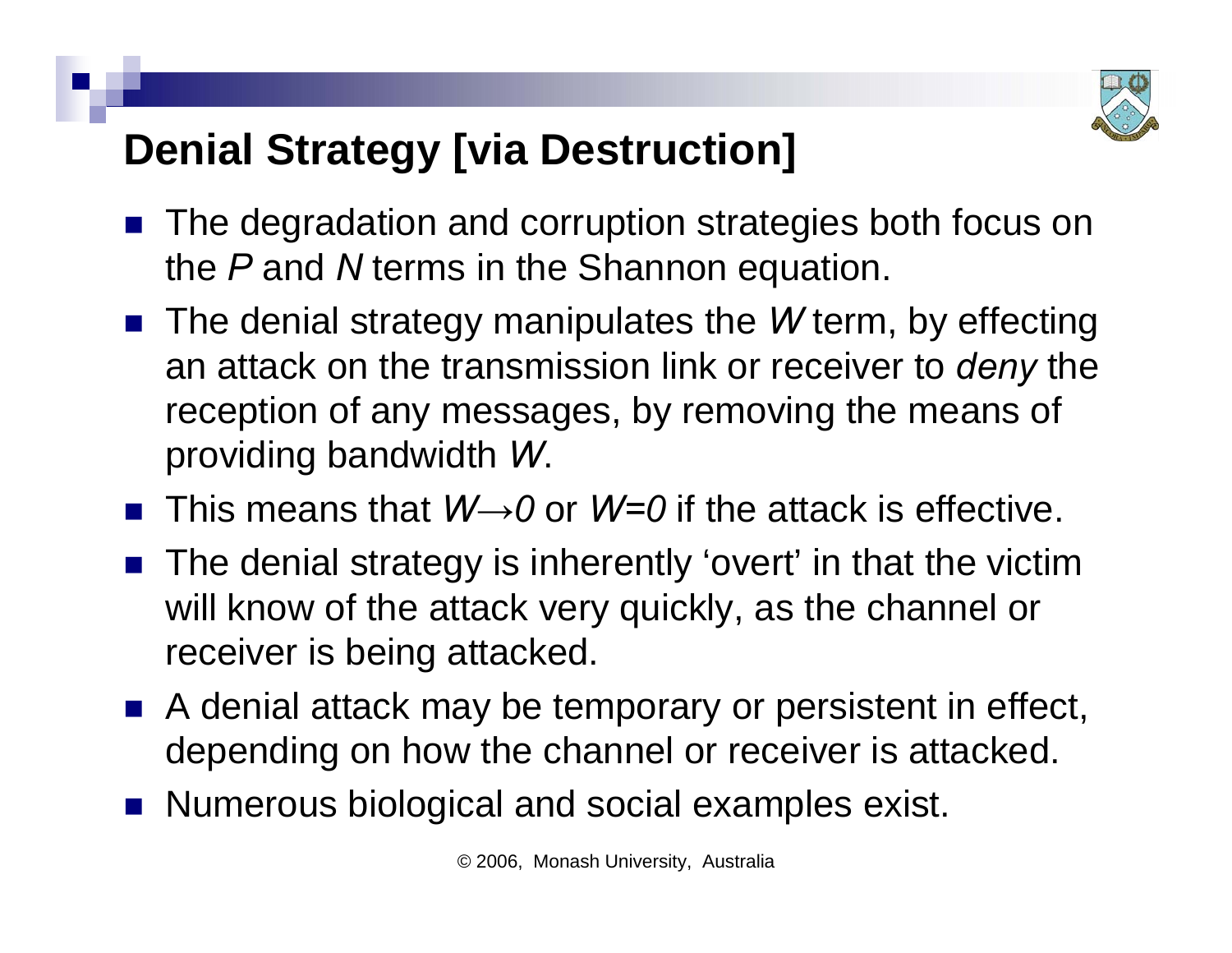

#### **Denial Strategy [via Destruction]**

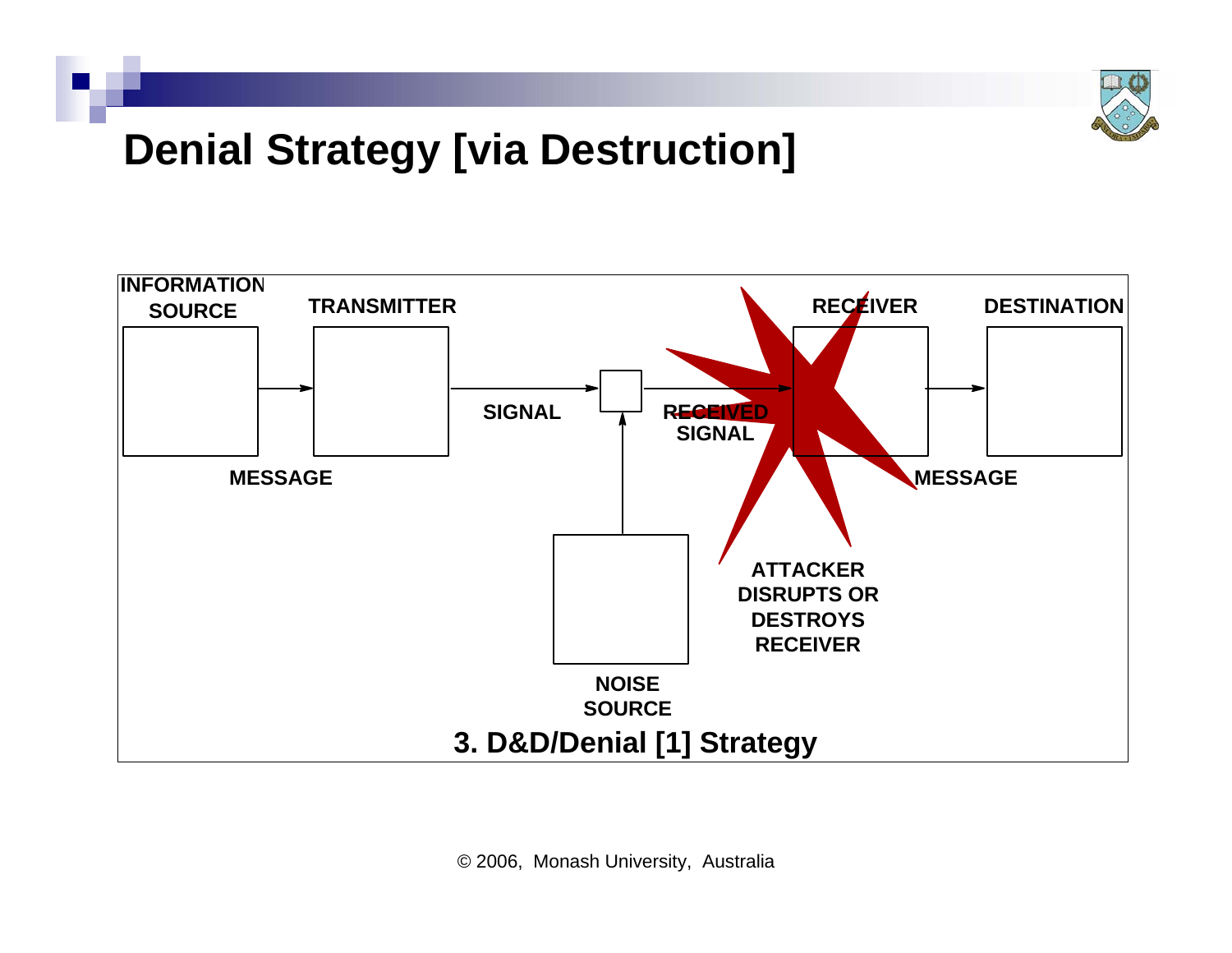

#### **Example – Denial [via Destruction]**



© 2006, Monash University, Australia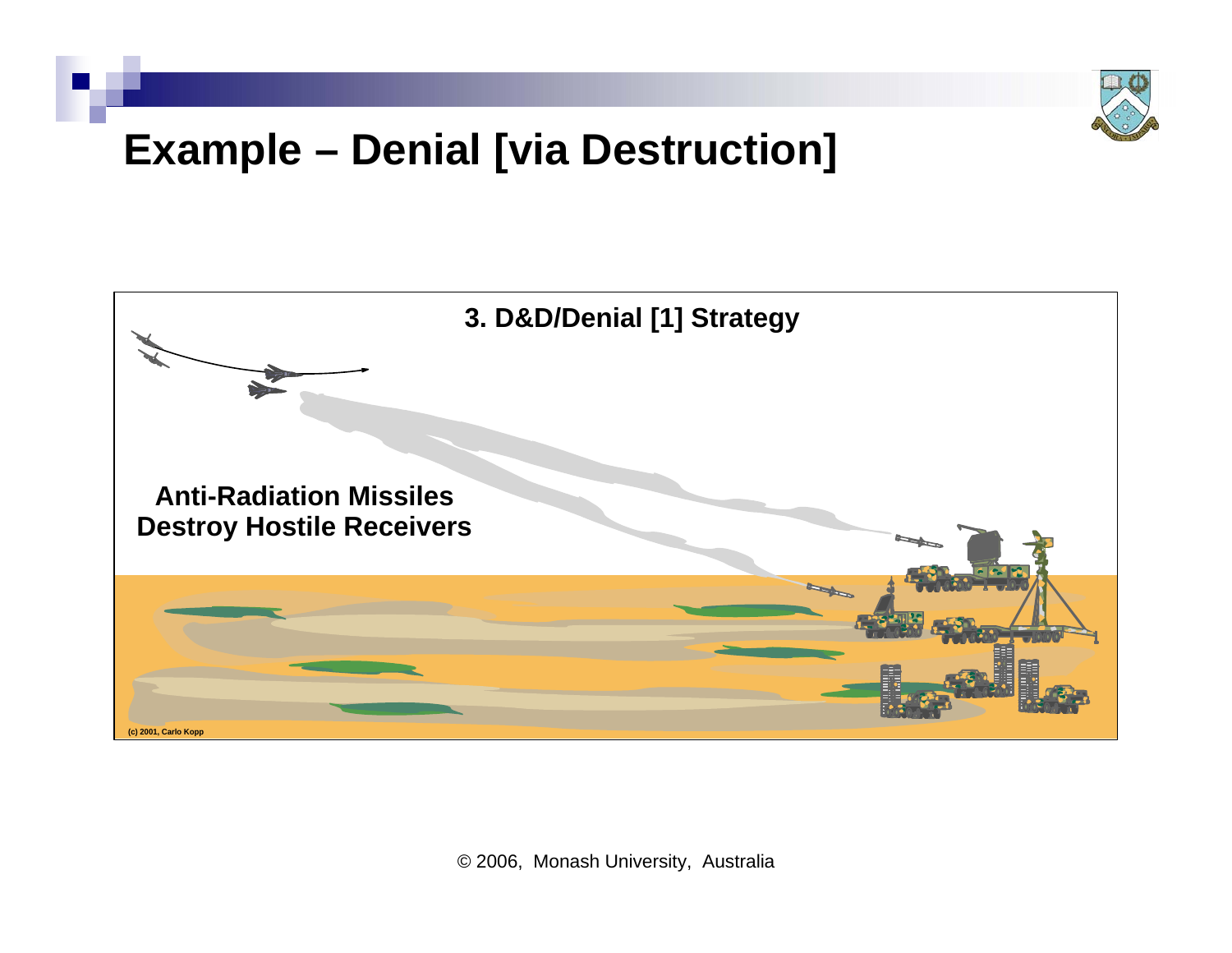

#### **Examples – Denial [via Destruction]**

- **Organisms which spray noxious fluids on predators,** thereby blinding and numbing the predator's visual and olfactory senses, temporarily or permanently.
- Very high power radio frequency weapons which can permanently or temporarily impair the function of victim receivers by overloading input circuits.
- Destroying the receiver system by direct attack, for instance by fire, bombing or other such means.
- **If a** In the IT domain, any temporary or permanent 'denial of service' attack, such as 'ping of death', induced packet storms, cutting data or power cables, or using electromagnetic weapons.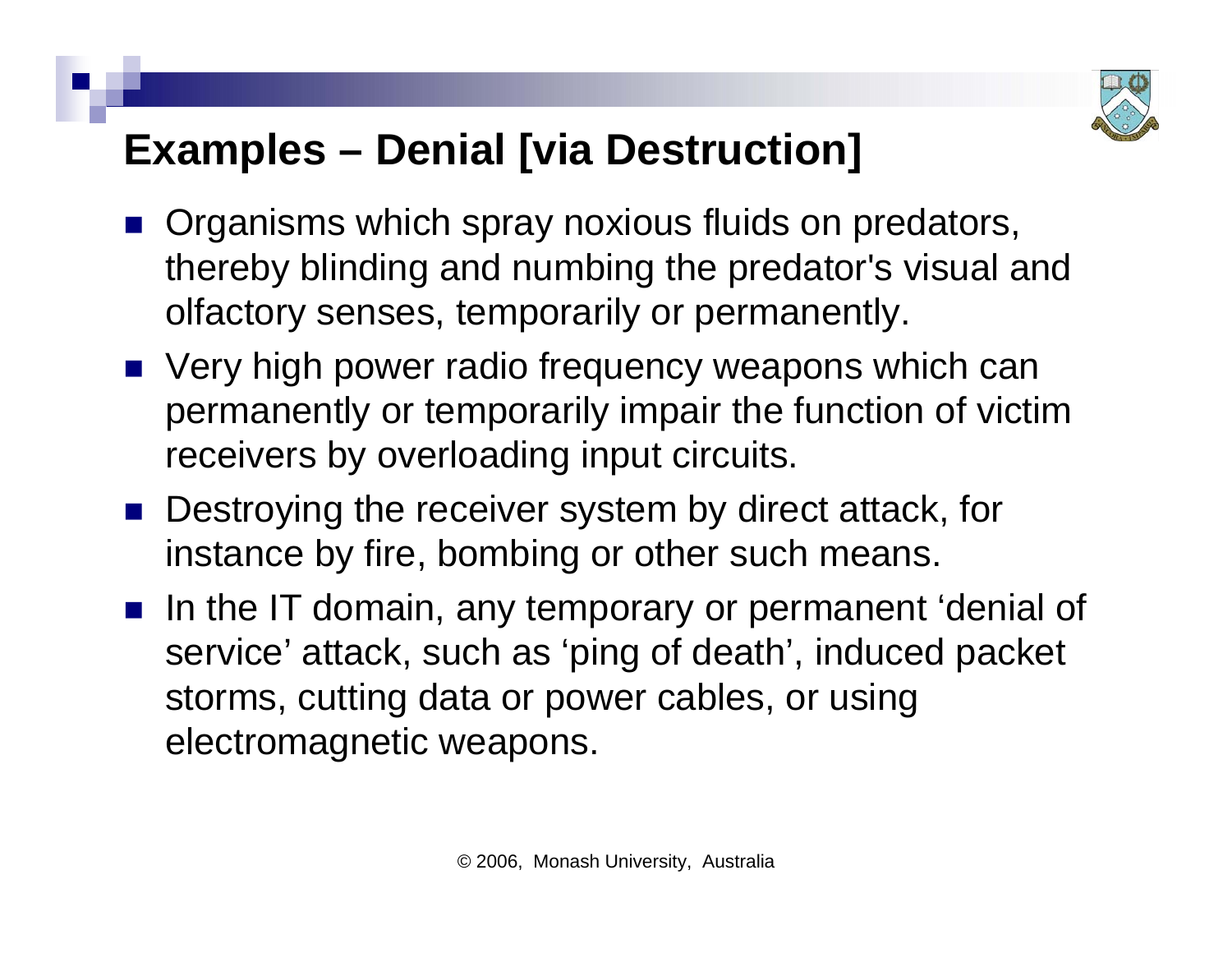

## **Denial Strategy [via Subversion]**

- $\mathbb{R}^3$  Denial via subversion differs from the first three strategies in that it does not involve an attack on the message, its contents or the channel/receiver.
- **Subversive attacks involve the insertion of information** which triggers a self destructive process in the victim system or organism.
- **At the most basic level this is the diversion of the thread** of execution within a Turing machine, which maps on to the functional behaviour of the victim system. It amounts to surreptitiously flipping one or more specific bits on the tape, to alter the behaviour of the machine.
- $\mathbb{R}^3$ The attack may impair or destroy the victim system.
- Numerous biological, social and technological examples exist.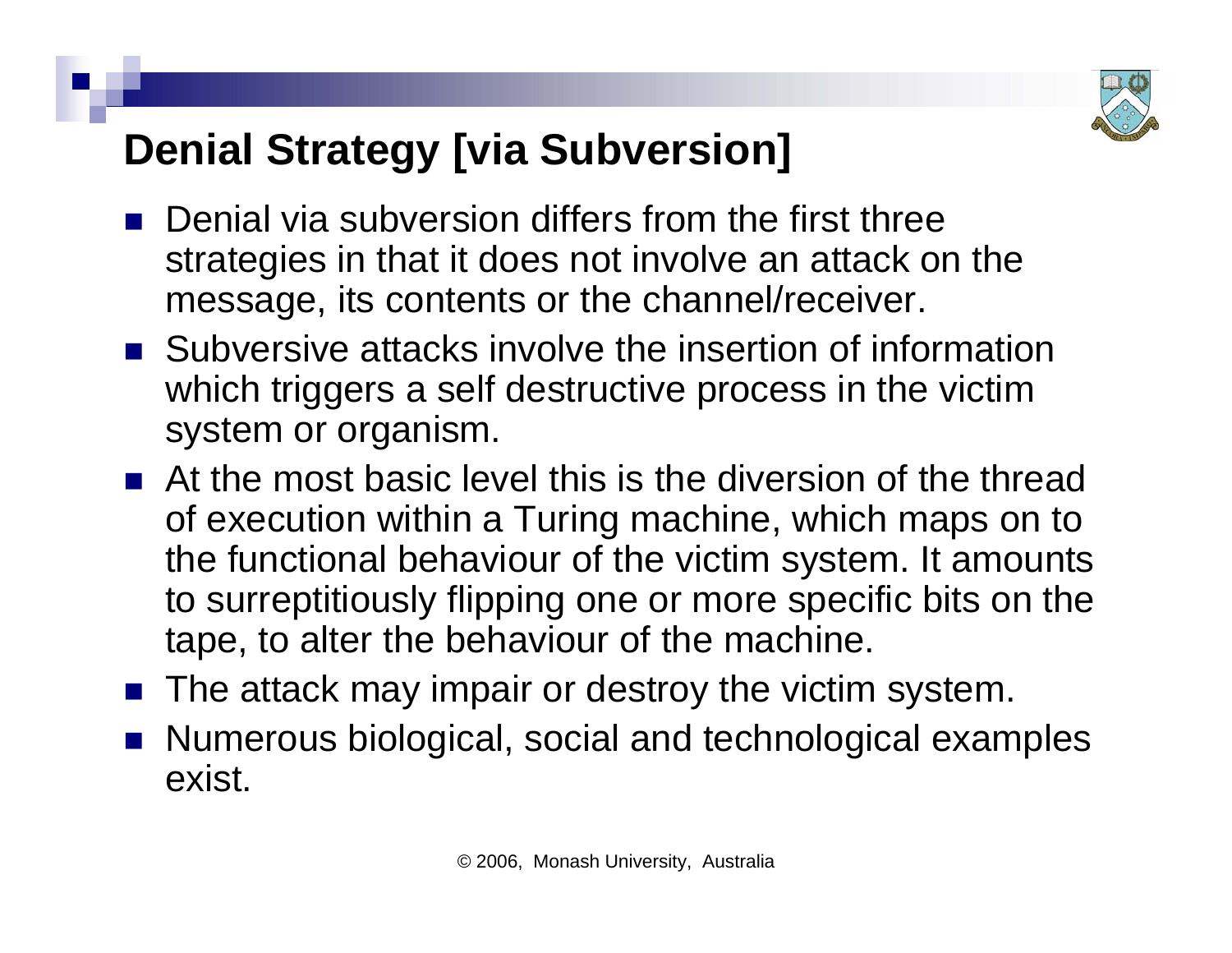

#### **Denial Strategy [via Subversion]**

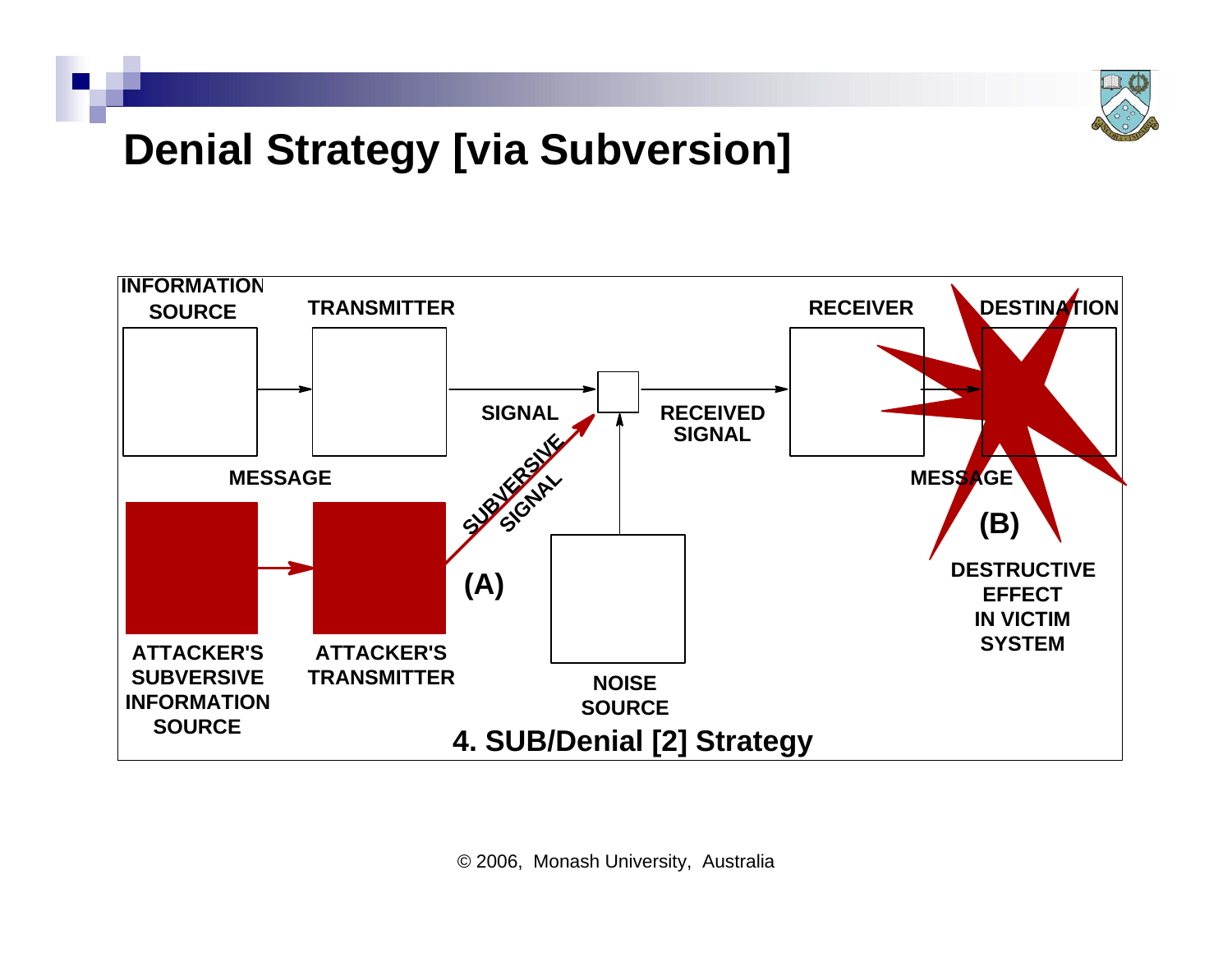

#### **Examples - Denial Strategy [via Subversion]**

- **Parasites which emit chemicals which alter the internal** functions of the victim organism to favour the parasite, such as the production of favourable nutrients or weakening of immune defences.
- The use of deceptive radio or optical signals which trigger the premature initiation of weapon fuses, such as proximity fuses on guided missiles or artillery shells.
- **Logic bombs, viruses, worms and other destructive** programs which use system resources to damage the system itself.
- Most examples of subversion rely on the attacker's use of corruption to penetrate the victim's defences and create conditions to effect the subversive attack.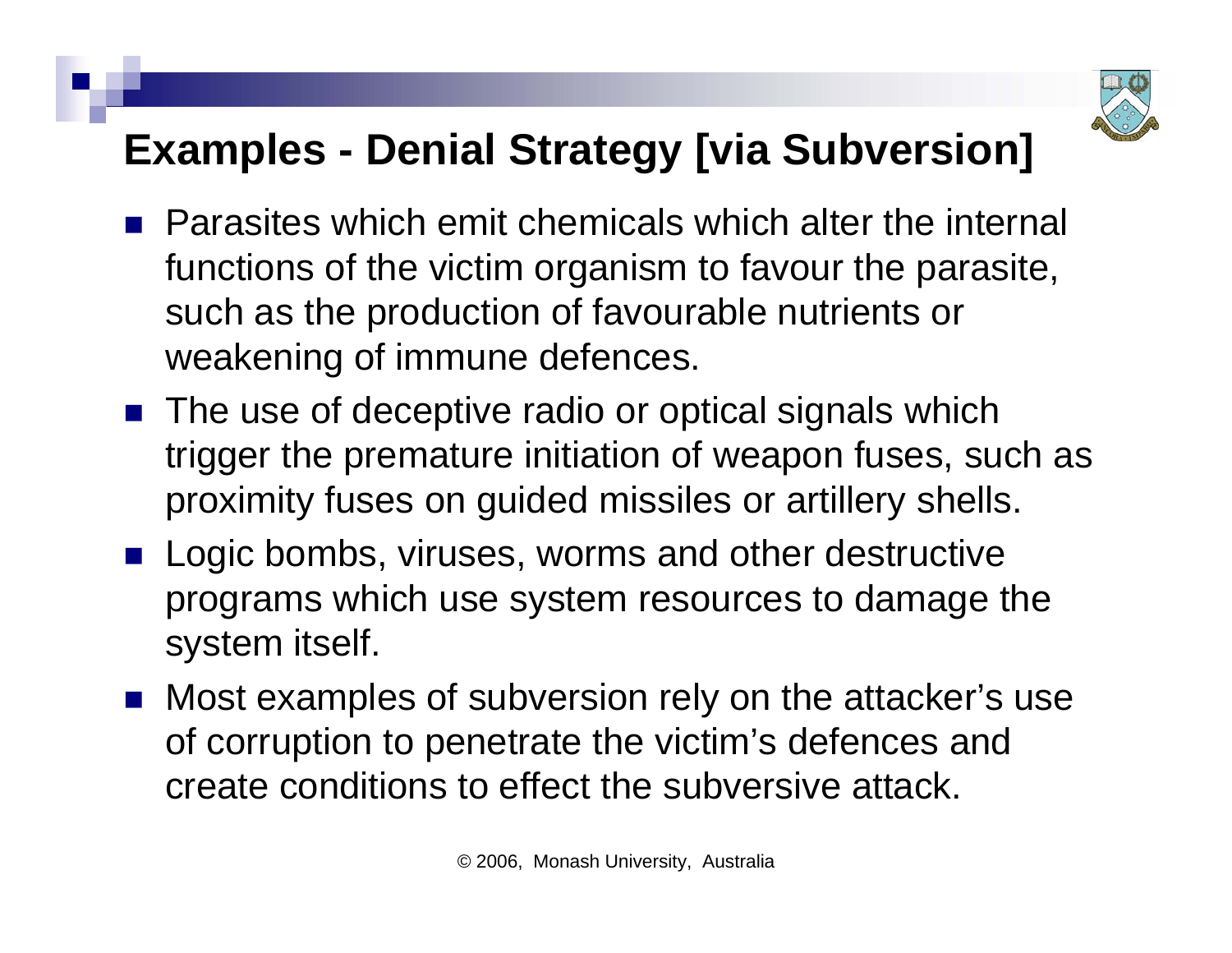

## **Why Exploitation is Not a Canonical Strategy**

- The US DoD definitions of the four strategies of information attack include 'exploitation', which is effectively the eavesdropping of victim messages.
- As eavesdropping is a wholly passive activity which does not involve a direct attack on the victim channel, receiver or system, thus impairing or altering the function of the victim, it cannot be a canonical strategy defining a mode or type of attack on a system.
- For completeness, exploitation is defined and illustrated.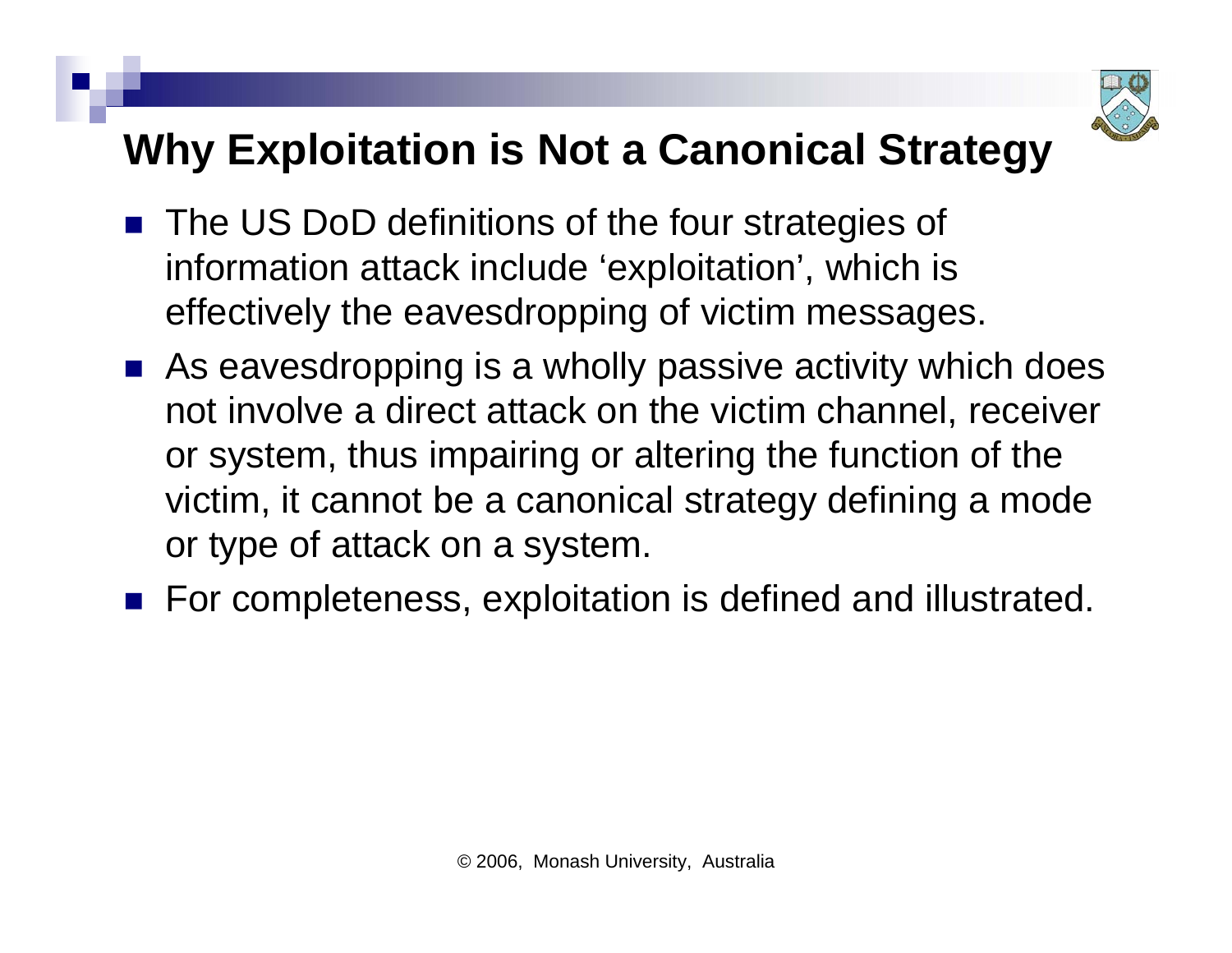**Exploitation**



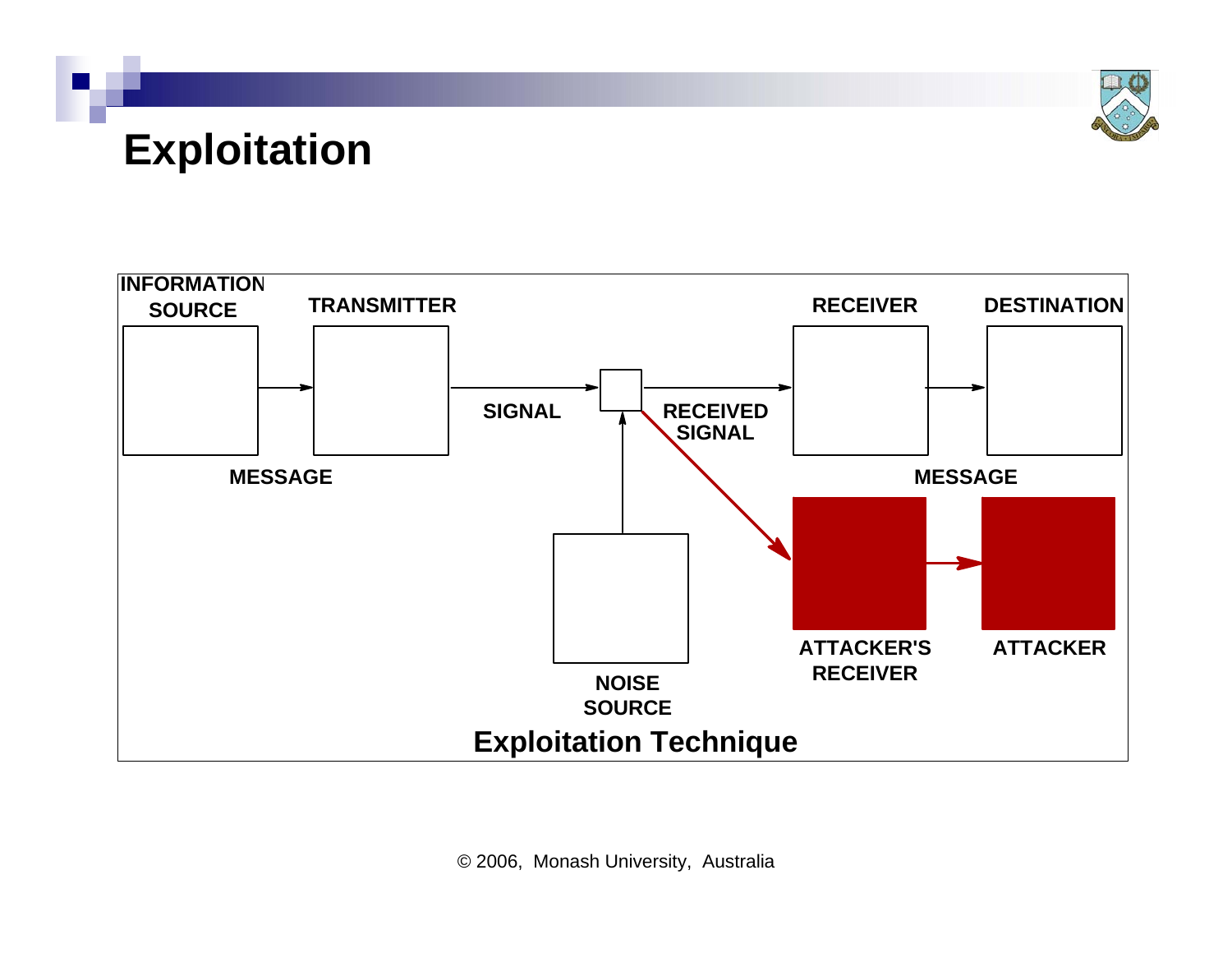

## **Proving the Four Canonical Strategies**

- $\mathbb{R}^3$  Early critics argued that IW did not exist and had no scientifically provable basis (none of them were scientists).
- Proof: If IW does not exist as an artifact of evolution in *nature, then no examples of its use should exist. As examples exist in abundance, then this hypothesis is clearly false.*
- Do other possible canonical strategies exist?
- **There are only three variables in the Shannon equation,** each accounting for one of the first three strategies. In a Turing machine, information can be used to alter the program but not the nature of the machine.
- Hence, there are no obvious candidates for further *canonical strategies*.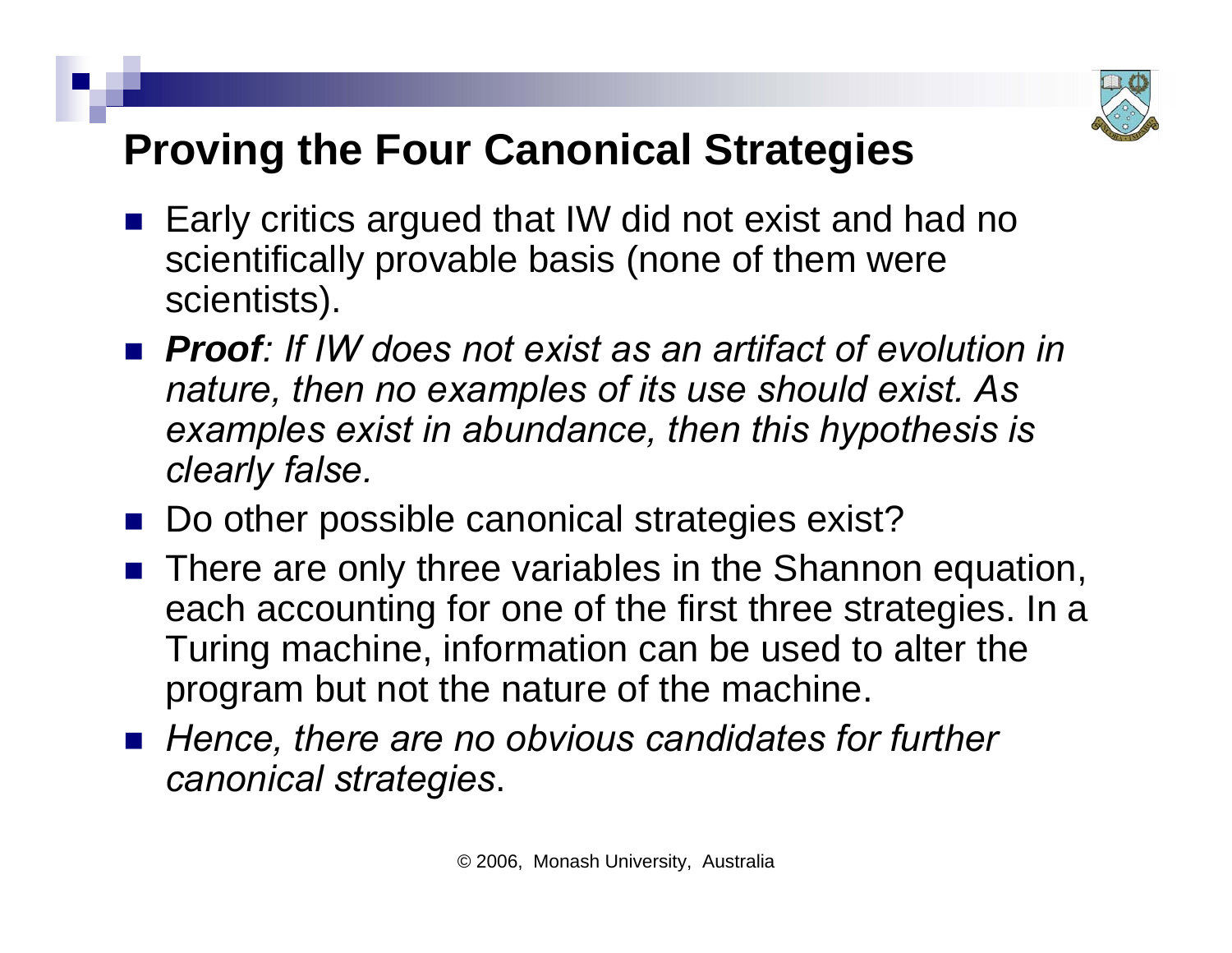

#### **Properties of the Four Canonical Strategies**

- $\mathbb{R}^3$  **Orthogonality**: A canonical strategy cannot be formed by combining any number of the remaining canonical strategies. **Proof**: each strategy attacks the victim system in different ways.
- **Indivisibility:** Canonical strategies cannot be further divided or decomposed. **Proof**: Each of the canonical strategies represents the simplest way to effect their respective modes of attack.
- **Concurrency:** A victim system can be subjected to any number of concurrent attacks. **Proof**: For *like* attacks, the effects on the victim system are additive; for dissimilar attacks, the effects on the victim system are *orthogonal*.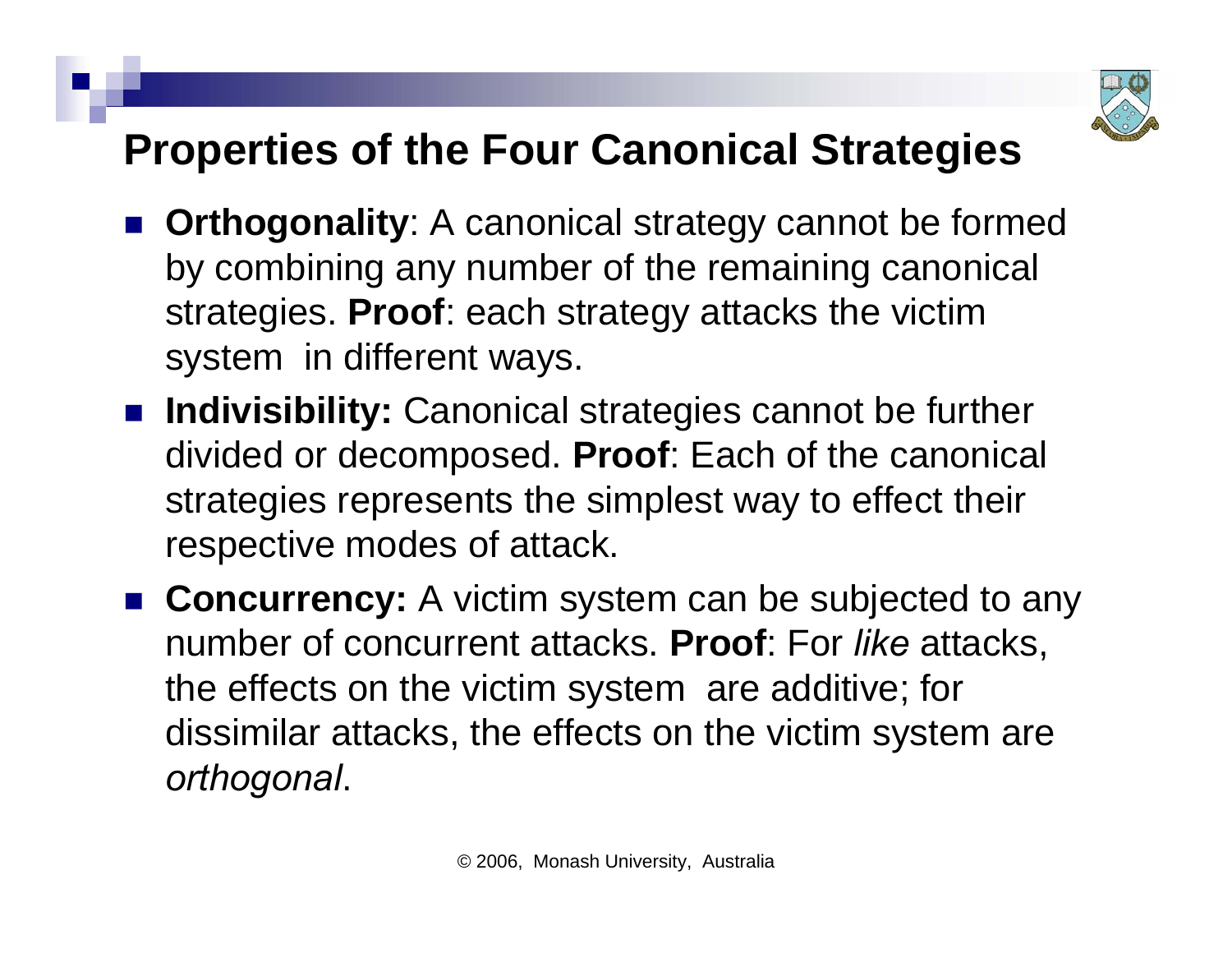

#### **Nomenclature**

| <b>US Department of Defense</b><br>Nomenclature (1995) | <b>Monash University</b><br>Nomenclature (1999) |
|--------------------------------------------------------|-------------------------------------------------|
| Degradation                                            | Denial of Information (DoI)                     |
| Corruption                                             | Deception and Mimicry (D&M)                     |
| Denial                                                 | Disruption & Destruction (D&D)                  |
| Denial                                                 | <b>Subversion (SUB)</b>                         |
| <b>Exploitation</b>                                    | N/A                                             |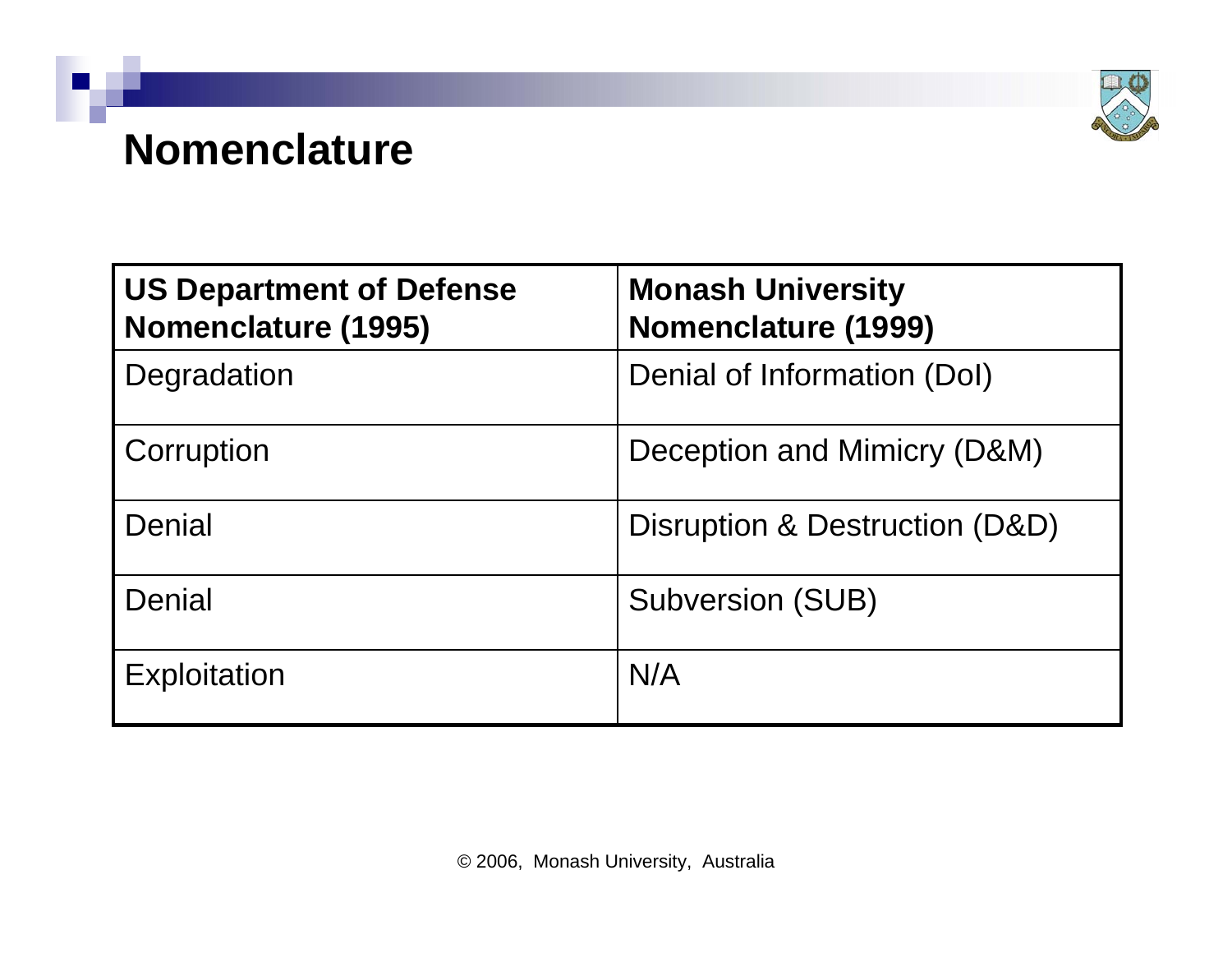

#### **Key Points**

- The four canonical strategies define all modes of attack involving information in terms of basic manipulation of fundamental models – the Shannon channel model and the Turing machine.
- All attacks on information processing or transmission systems comprise either a canonical strategy or some combination of canonical strategies.
- The canonical strategies are ubiquitous in the biological and social domains.
- The four canonical strategies provide a mathematically robust and provable model for conflicts involving the use of information.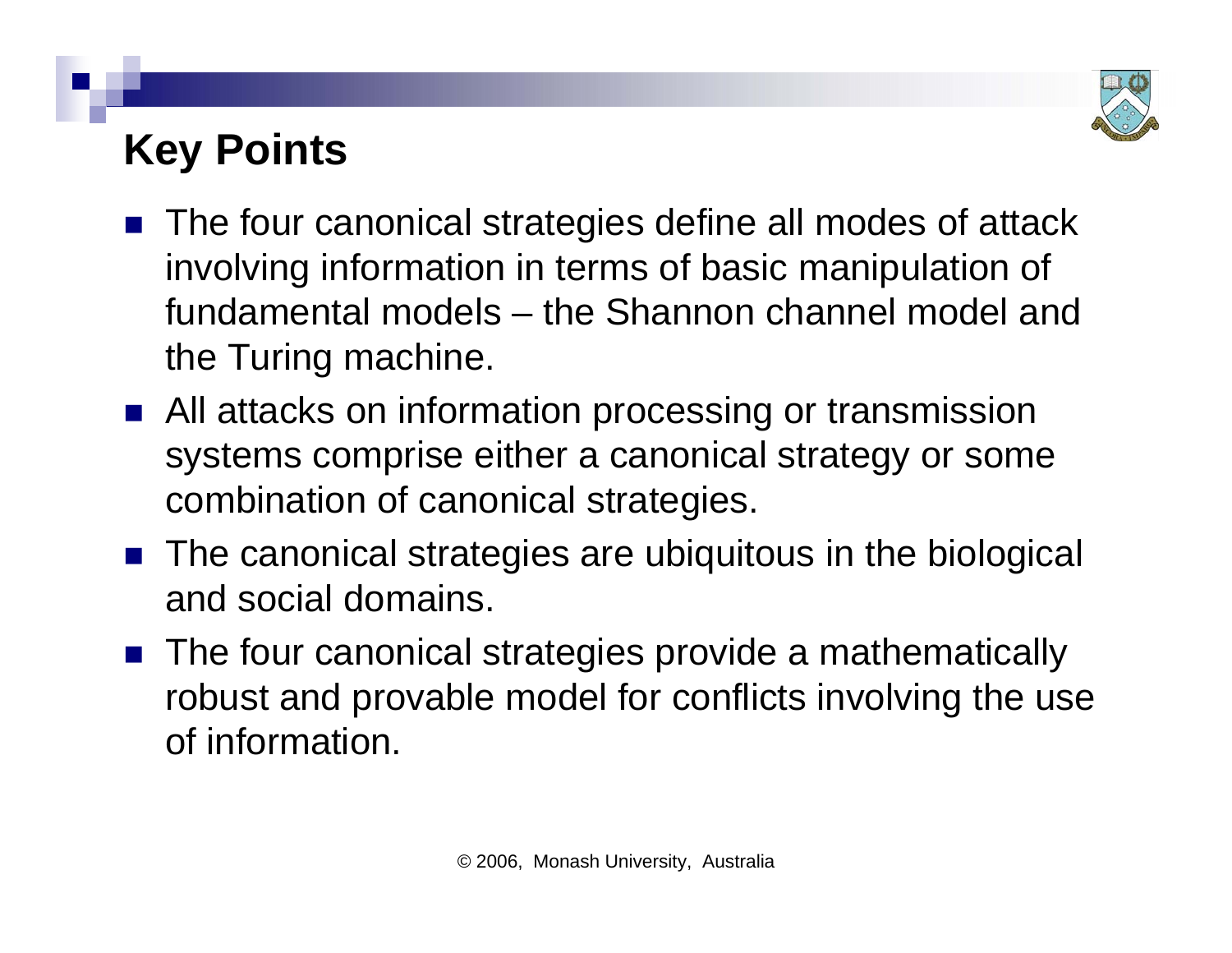

## **Tutorial**

#### $\mathcal{L}_{\mathcal{A}}$ Q&A

- **Discussion of examples**
- Mills' Paradox discussion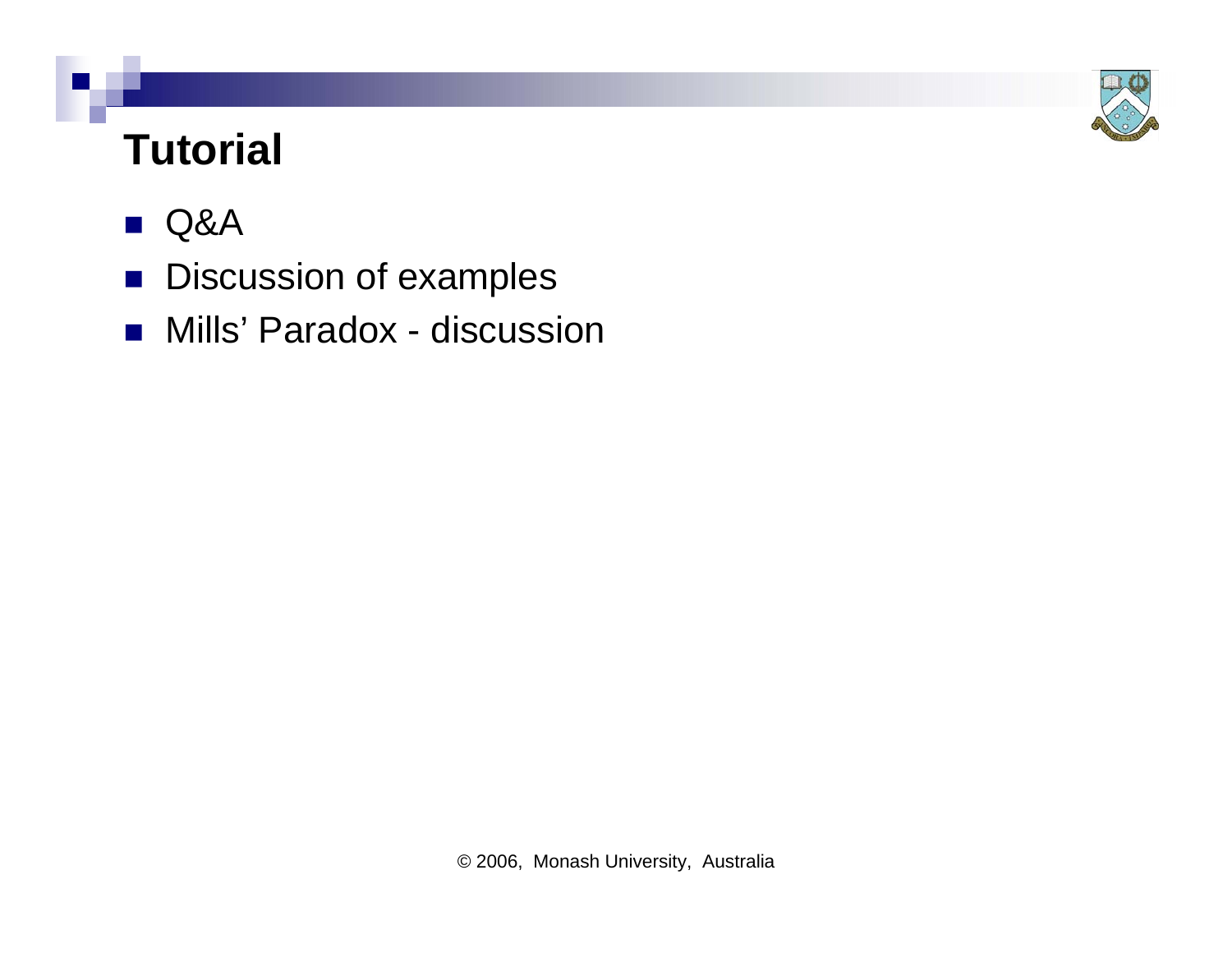

#### **Mills' Paradox**

- **First identified in 2002 by Mills.**
- How do we distinguish a Denial via subversion attack from a Corruption attack?
- $\blacksquare$  How do we distinguish a destructive Denial via subversion attack from a Denial via destruction attack?
- How do be distinguish a Degradation attack from a mimicking Corruption attack?
- How do we distinguish an intensive active Degradation attack from a soft kill Denial via destruction attack?
- *Note that Degradation attacks can always be easily distinguished from Denial via subversion attacks, and Corruption attacks can easily be distinguished from Denial via destruction attacks.*